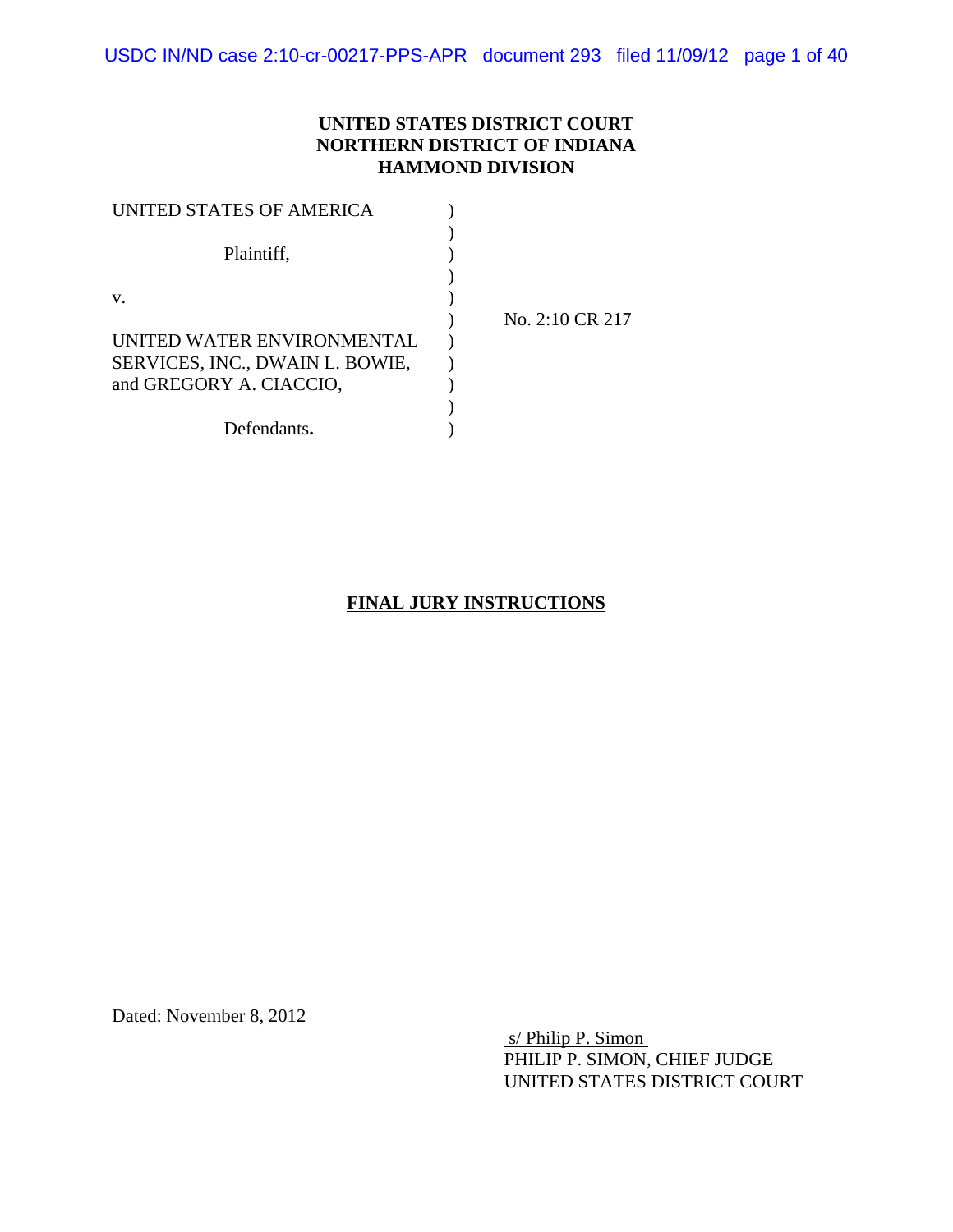Members of the jury, I will now instruct you on the law that you must follow in deciding this case. I will also give you two copies of these instructions to use in the jury room. You must follow all of my instructions about the law, even if you disagree with them. This includes the instructions I gave you before the trial, any instructions I gave you during the trial, and the instructions I am giving you now.

As jurors, you have two duties. Your first duty is to decide the facts from the evidence that you saw and heard here in court. This is your job, not my job or anyone else's job.

Your second duty is to take the law as I give it to you, apply it to the facts, and decide if the government has proved the defendants guilty beyond a reasonable doubt.

You must perform these duties fairly and impartially. Do not let sympathy, prejudice, fear, or public opinion influence you. In addition, do not let any person's race, color, religion, national ancestry, or gender influence you.

You must give United Water Environmental Services, Inc. the same fair consideration that you would give to an individual.

You must not take anything I said or did during the trial as indicating that I have an opinion about the evidence or about what I think your verdict should be.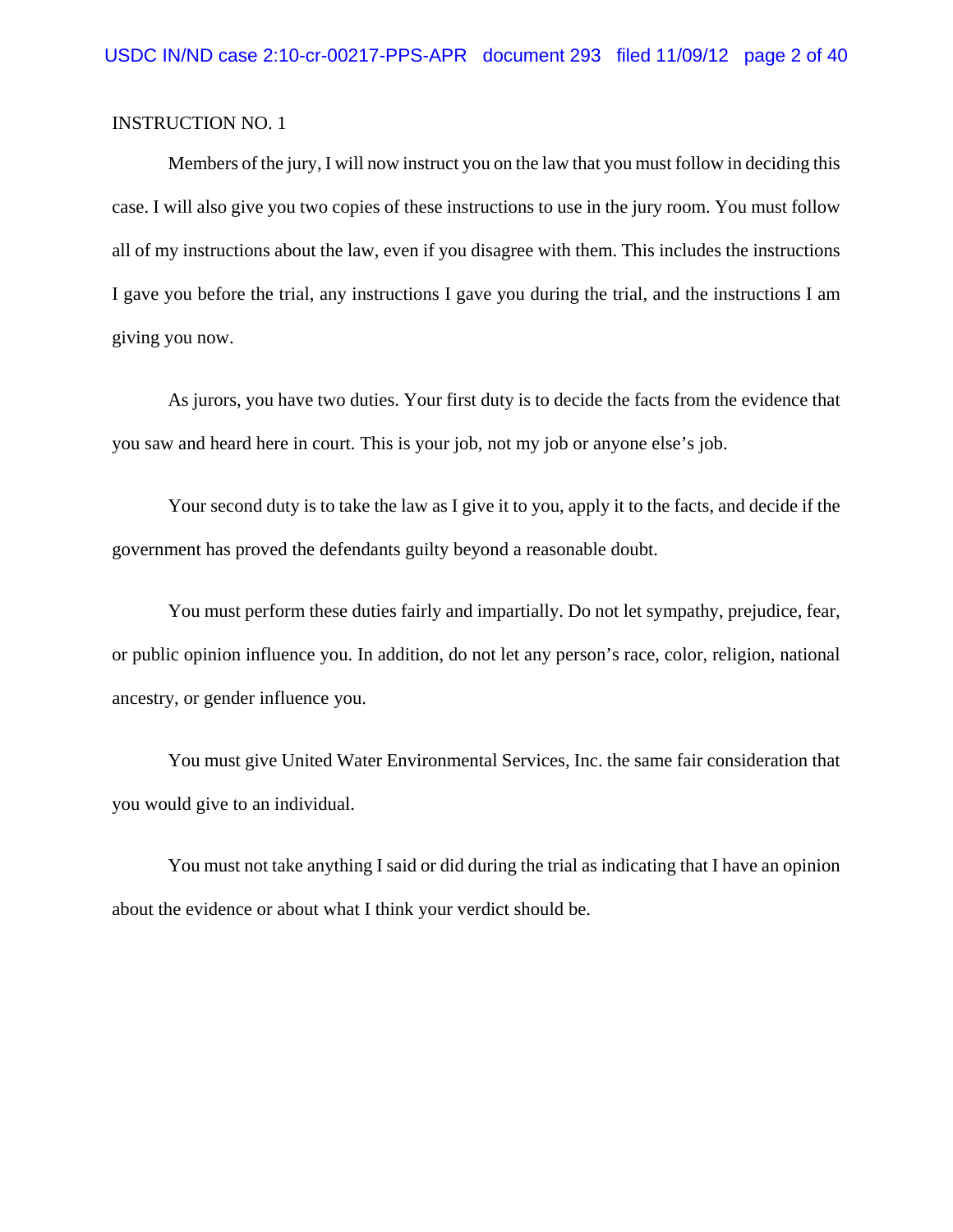The charges against the defendants are in a document called an indictment. You will have a copy of the indictment during your deliberations.

The indictment in this case charges that the defendants committed the crimes of tampering with a monitoring method required under the Clean Water Act and conspiracy to tamper with a monitoring method required under the Clean Water Act and to defraud the United States Government by hampering, hindering, impeding, impairing, and obstructing, by deceit and dishonest means, the lawful and legitimate functions of the EPA in administering and enforcing federal environmental laws and regulations. The defendants have pled not guilty to the charges.

The indictment is simply the formal way of telling the defendants what crimes they are accused of committing. It is not evidence that the defendants are guilty. It does not even raise a suspicion of guilt.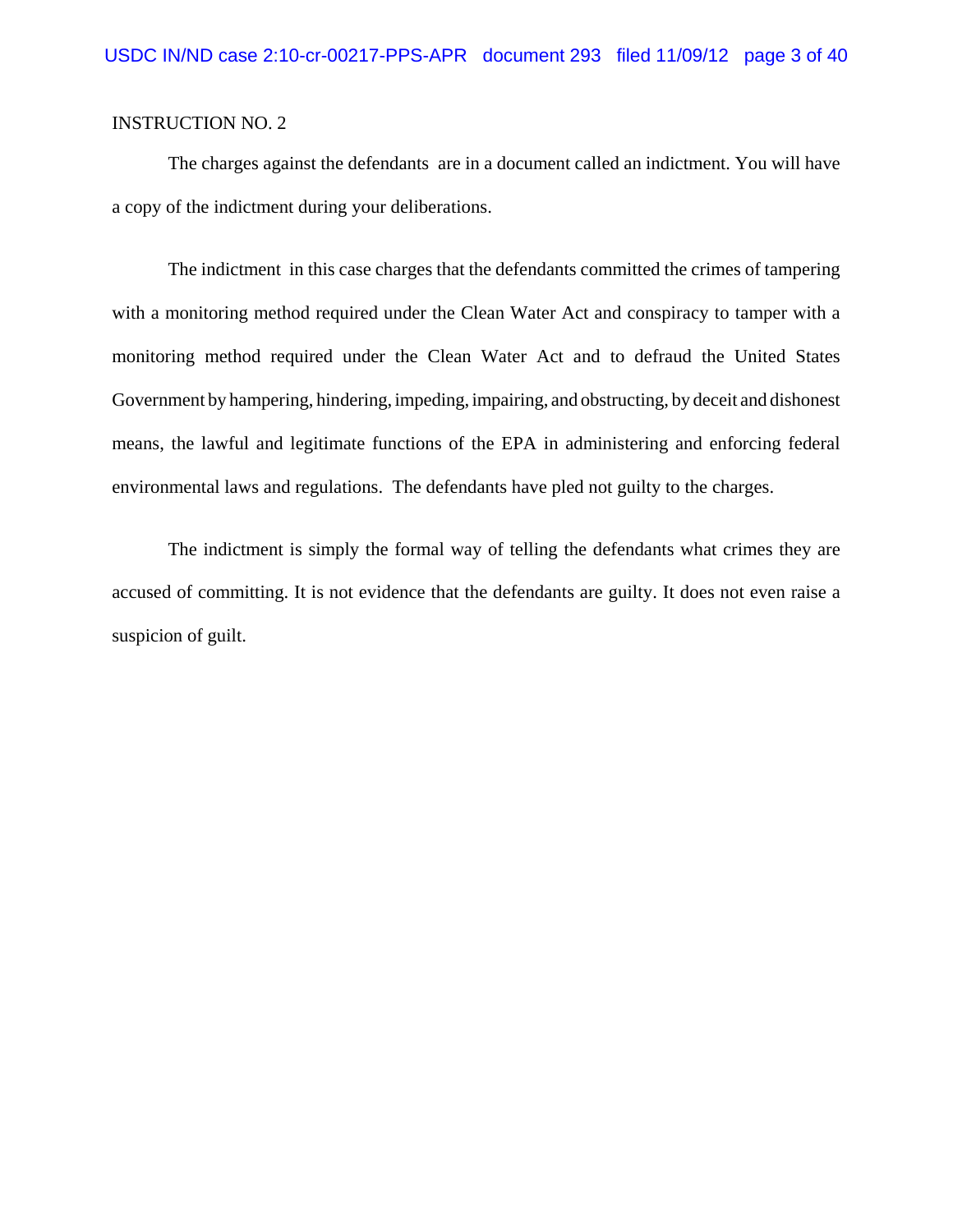Each defendant is presumed innocent of each and every one of the charges. This presumption continues throughout the case, including during your deliberations. It is not overcome unless, from all the evidence in the case, you are convinced beyond a reasonable doubt that the particular defendant you are considering is guilty as charged.

The government has the burden of proving each defendant's guilt beyond a reasonable doubt. This burden of proof stays with the government throughout the case.

A defendant is never required to prove his innocence. He is not required to produce any evidence at all.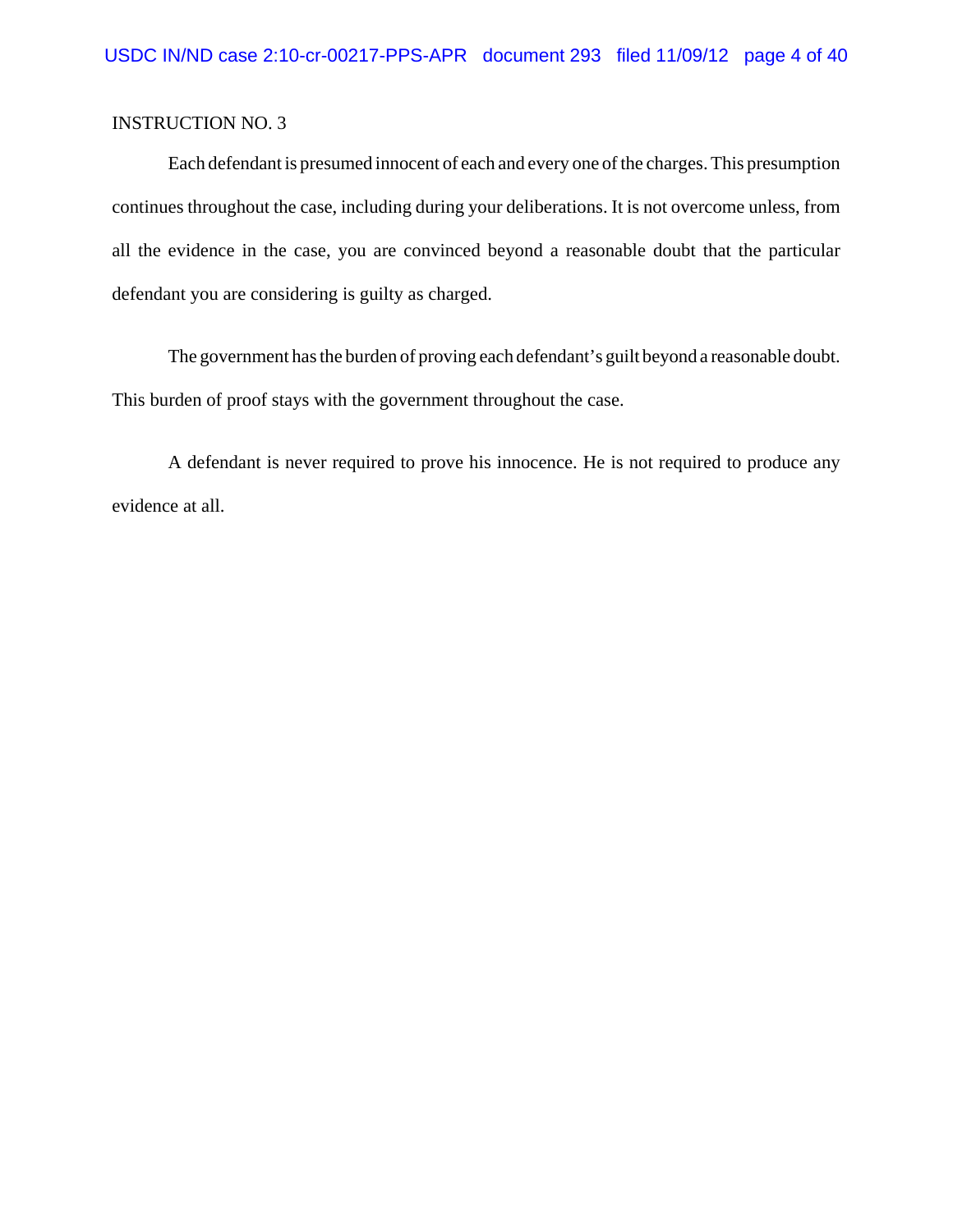You must make your decision based only on the evidence that you saw and heard here in court. Do not consider anything you may have seen or heard outside of court, including anything from the newspaper, television, radio, the Internet, or any other source.

The evidence includes only what the witnesses said when they were testifying under oath, the exhibits that I allowed into evidence, and the stipulations that the lawyers agreed to. A stipulation is an agreement that certain facts are true or that a witness would have given certain testimony.

Nothing else is evidence. The lawyers' statements and arguments are not evidence. If what a lawyer said is different from the evidence as you remember it, the evidence is what counts. The lawyers' questions and objections likewise are not evidence.

A lawyer has a duty to object if he thinks a question is improper. If I sustained objections to questions the lawyers asked, you must not speculate on what the answers might have been.

If, during the trial, I struck testimony or exhibits from the record, or told you to disregard something, you must not consider it.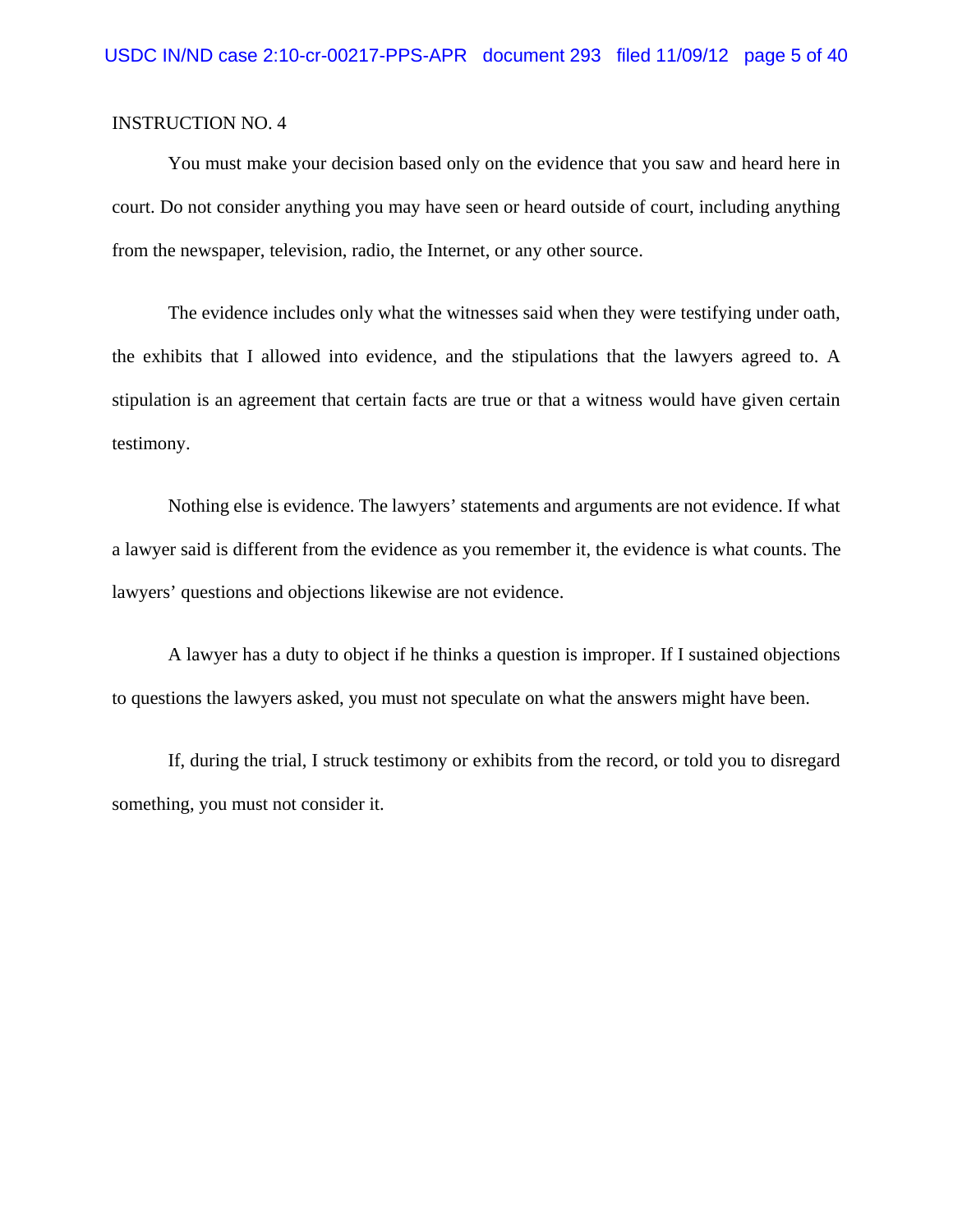Give the evidence whatever weight you decide it deserves. Use your common sense in weighing the evidence, and consider the evidence in light of your own everyday experience.

People sometimes look at one fact and conclude from it that another fact exists. This is called an inference. You are allowed to make reasonable inferences, so long as they are based on the evidence.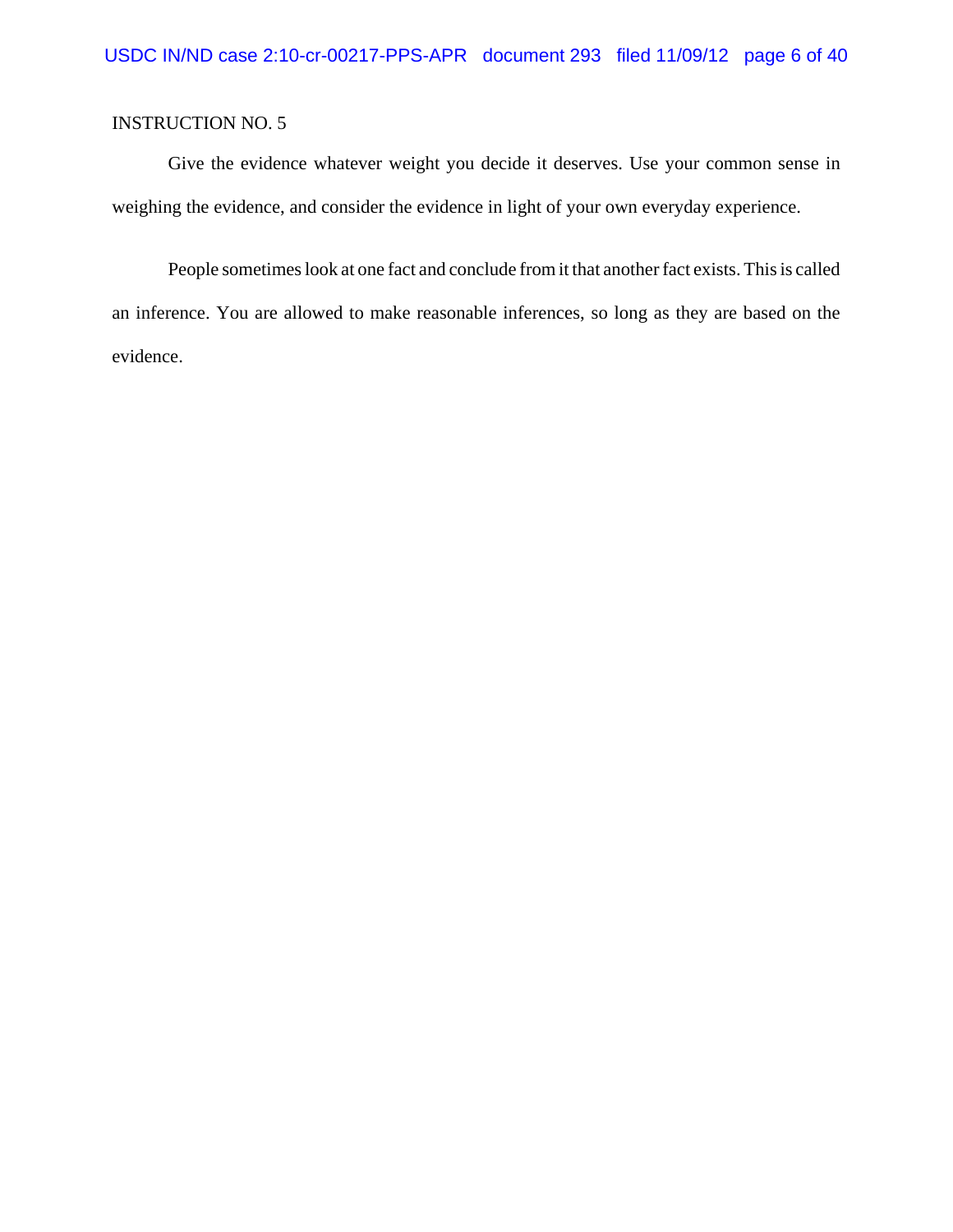You may have heard the terms "direct evidence" and "circumstantial evidence." Direct evidence is evidence that directly proves a fact. Circumstantial evidence is evidence that indirectly proves a fact.

You are to consider both direct and circumstantial evidence. The law does not say that one is better than the other. It is up to you to decide how much weight to give to any evidence, whether direct or circumstantial.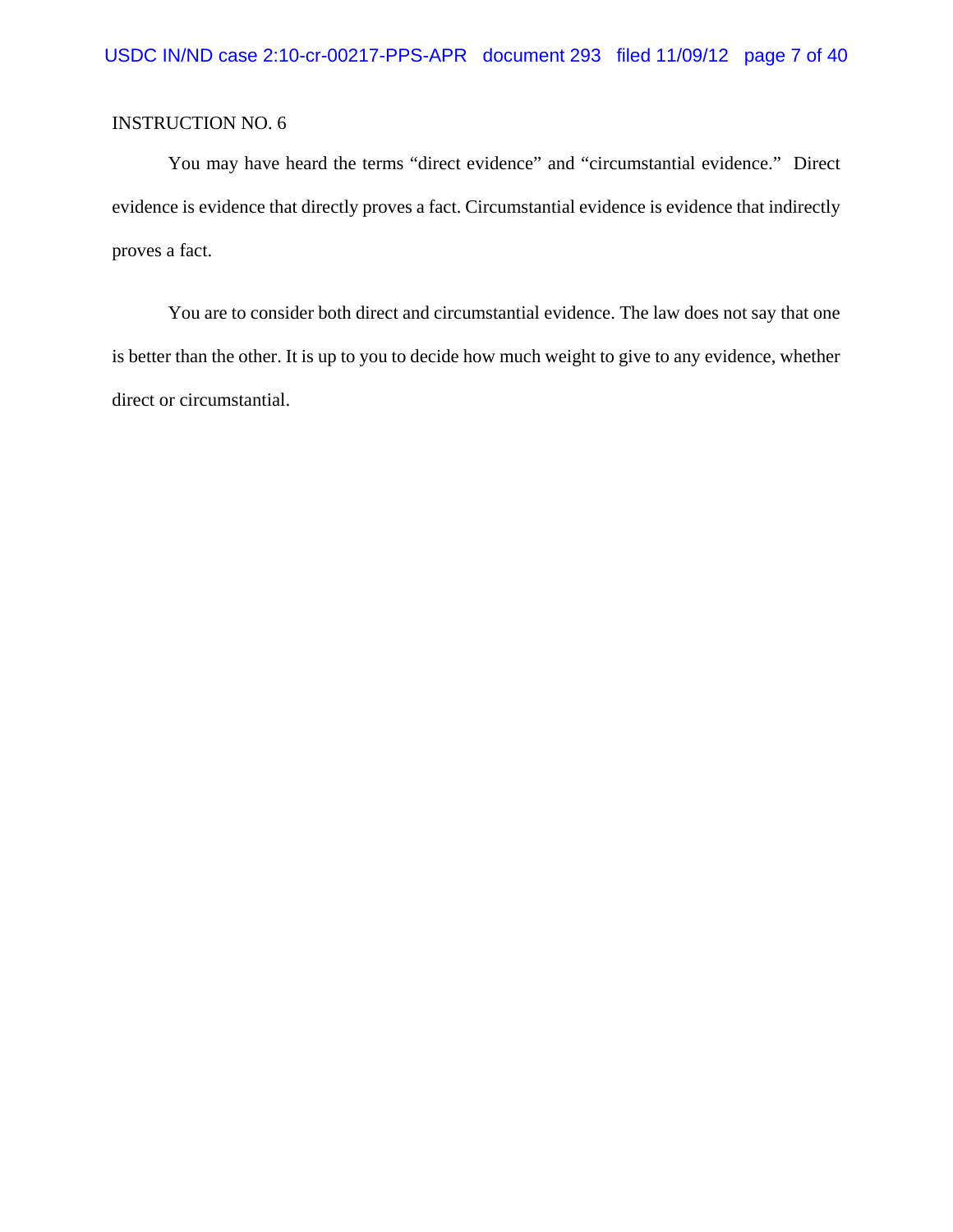Do not make any decisions simply by counting the number of witnesses who testified about a certain point.

You may find the testimony of one witness or a few witnesses more persuasive than the testimony of a larger number. You need not accept the testimony of the larger number of witnesses.

What is important is how truthful and accurate the witnesses were and how much weight you think their testimony deserves.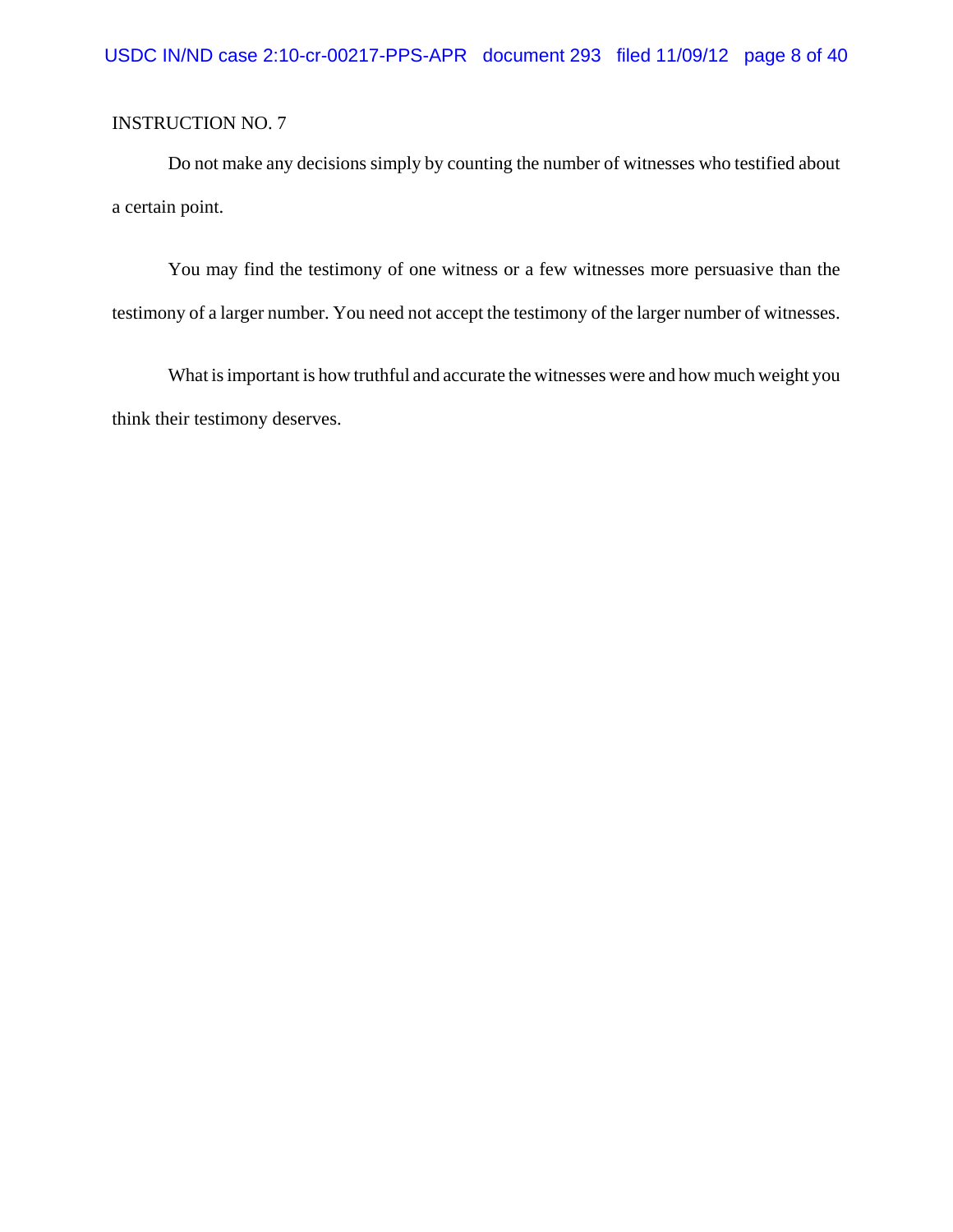A defendant has an absolute right not to testify or present evidence. You may not consider in any way the fact that a defendant did not testify or present evidence. You should not even discuss it in your deliberations.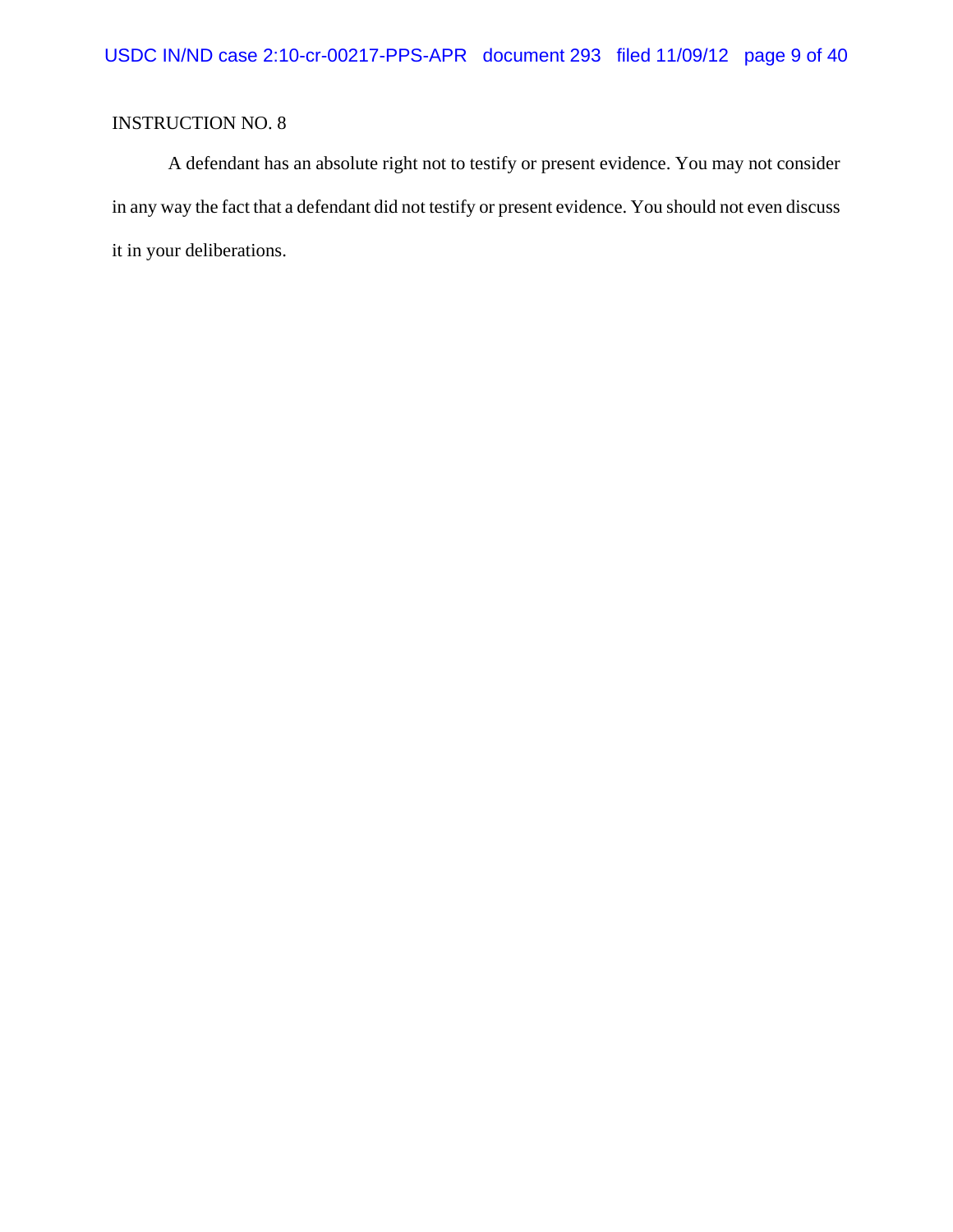Part of your job as jurors is to decide how believable each witness was, and how much weight to give each witness' testimony. You may accept all of what a witness says, or part of it, or none of it.

Some factors you may consider include:

- the age of the witness;
- the intelligence of the witness;
- the witness' ability and opportunity to see, hear, or know the things the witness testified about;
- the witness' memory;
- the witness' demeanor;
- whether the witness had any bias, prejudice, or other reason to lie or slant the testimony;
- the truthfulness and accuracy of the witness' testimony in light of the other evidence presented; and
- inconsistent or consistent statements or conduct by the witness.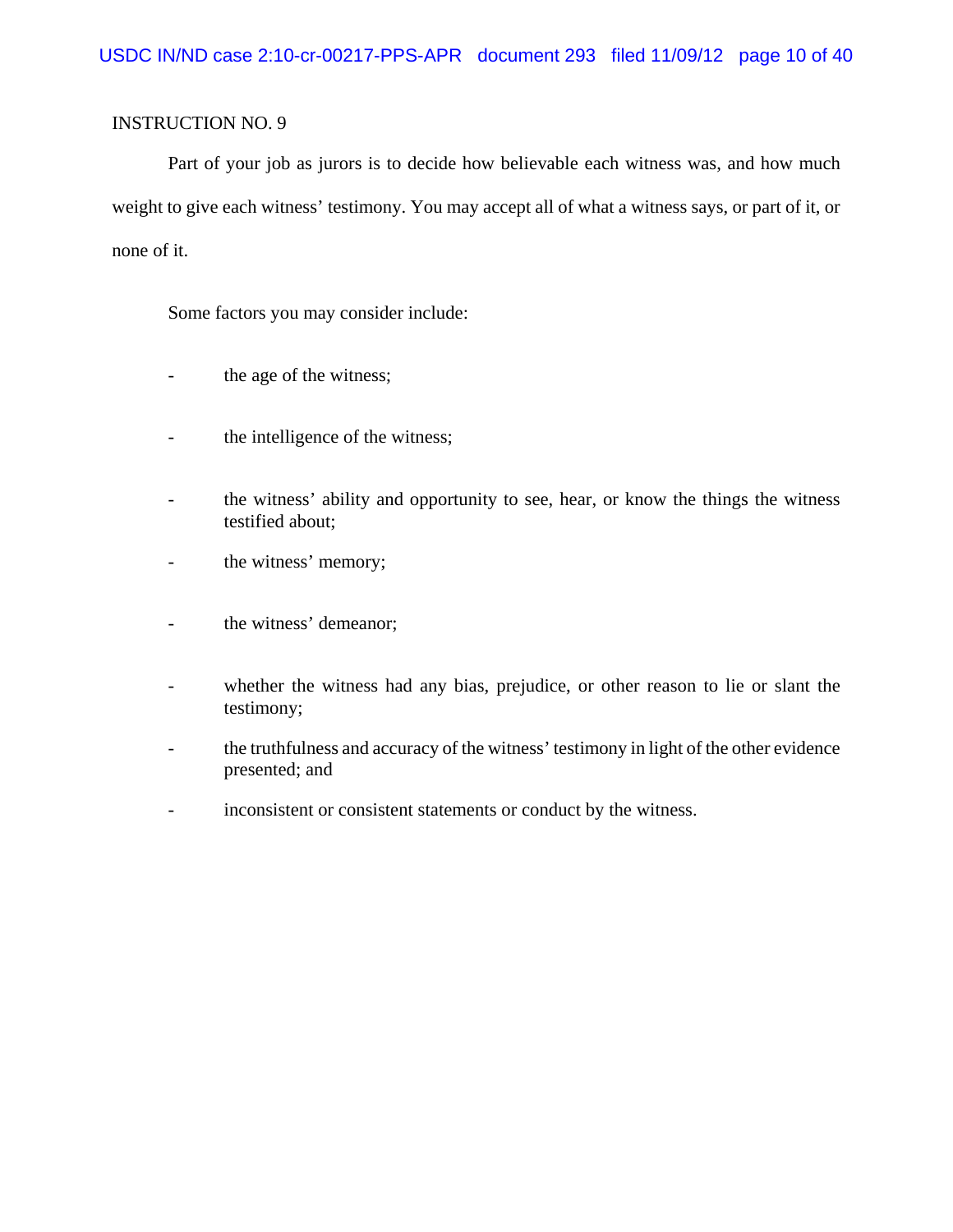It is proper for an attorney to interview any witness in preparation for trial.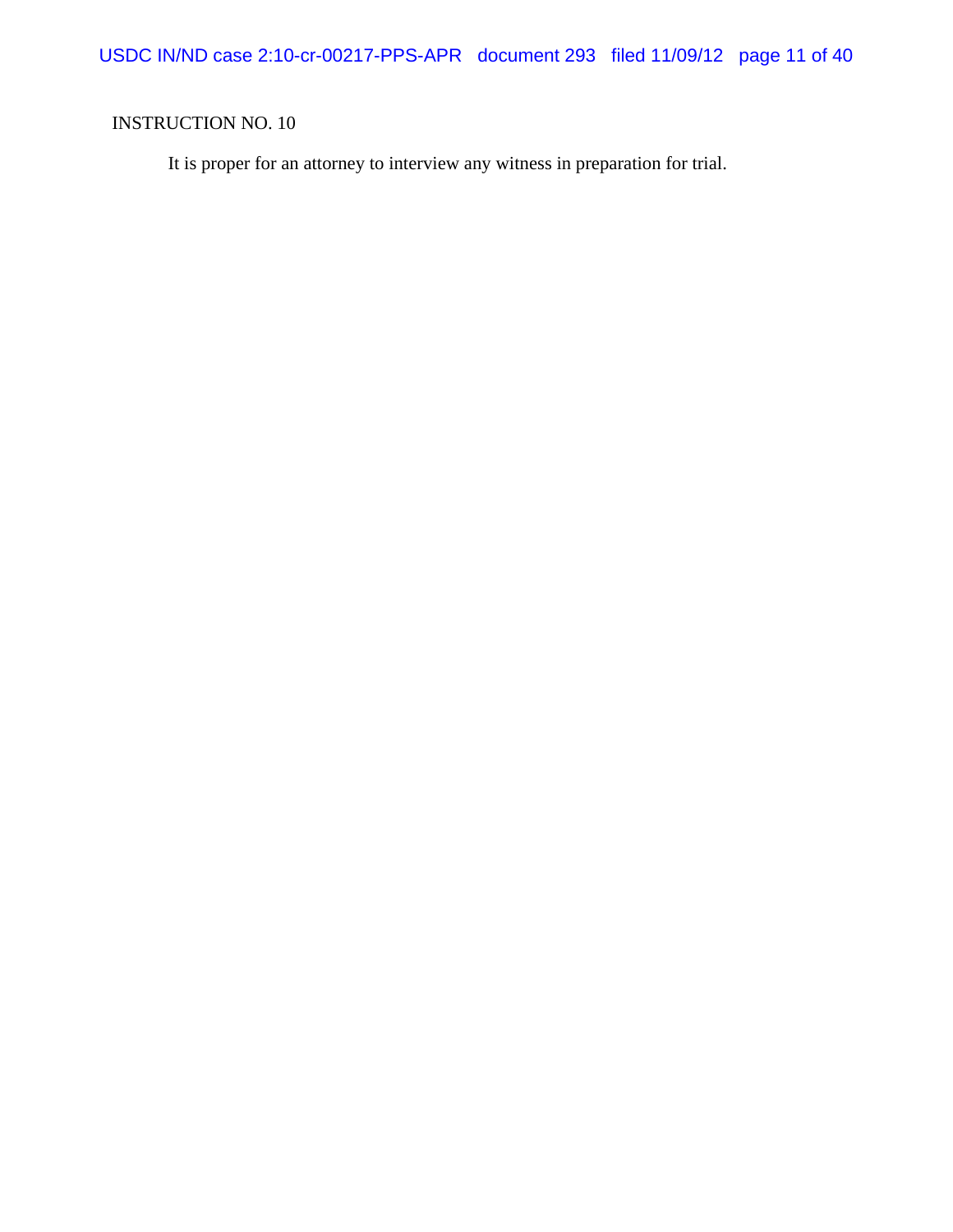You have heard evidence that before the trial, witnesses made statements that may be inconsistent with their testimony here in court. You may consider an inconsistent statement made before the trial only to help you decide how believable a witness' testimony was here in court.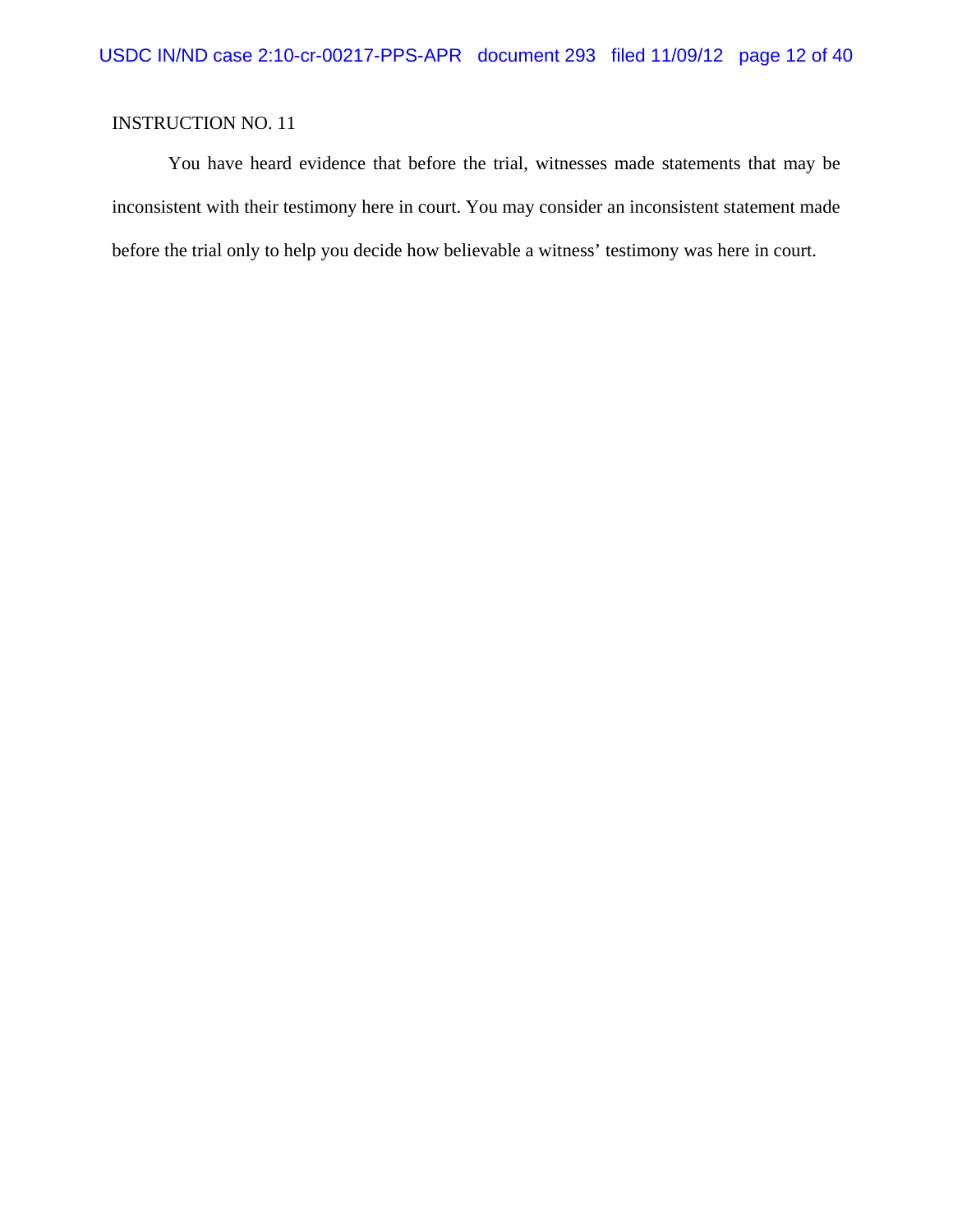You have heard testimony about the defendant, Dwain Bowie's good character. You should consider this testimony together with and in the same way you consider the other evidence.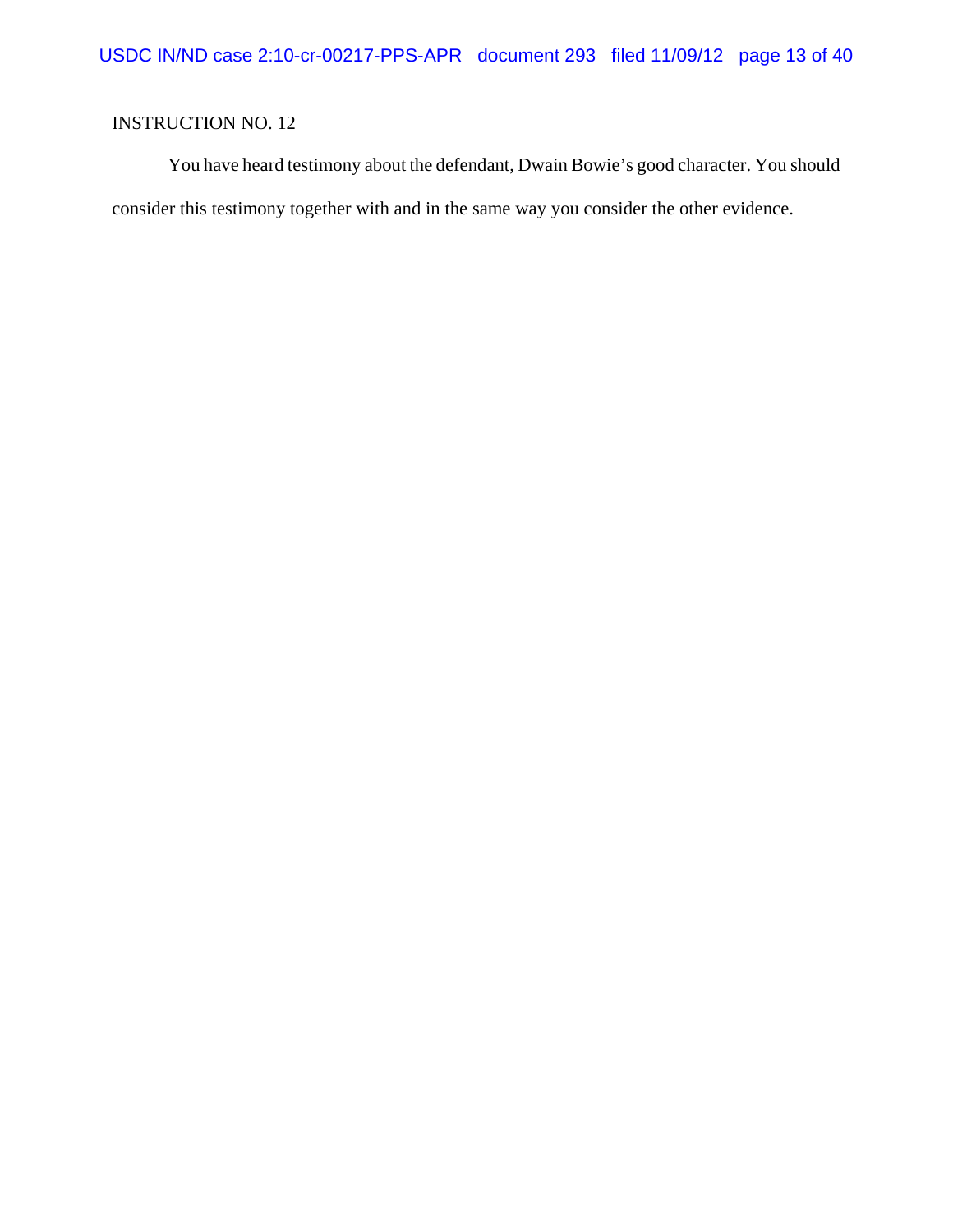You have heard evidence that United Water had four *E. coli* permit exceedances prior to June 2003. Before using this evidence, you must decide whether it is more likely than not that the defendants did these acts that are not charged in the indictment. If you decide that they did, then you may consider this evidence to help you decide the question of motive. You may not consider it for any other purpose. Keep in mind that the defendants are on trial here for tampering with a monitoring method required to be maintained under the Clean Water Act and for conspiring to tamper with a monitoring method required to be maintained under the Clean Water Act. They are not on trial for permit exceedances.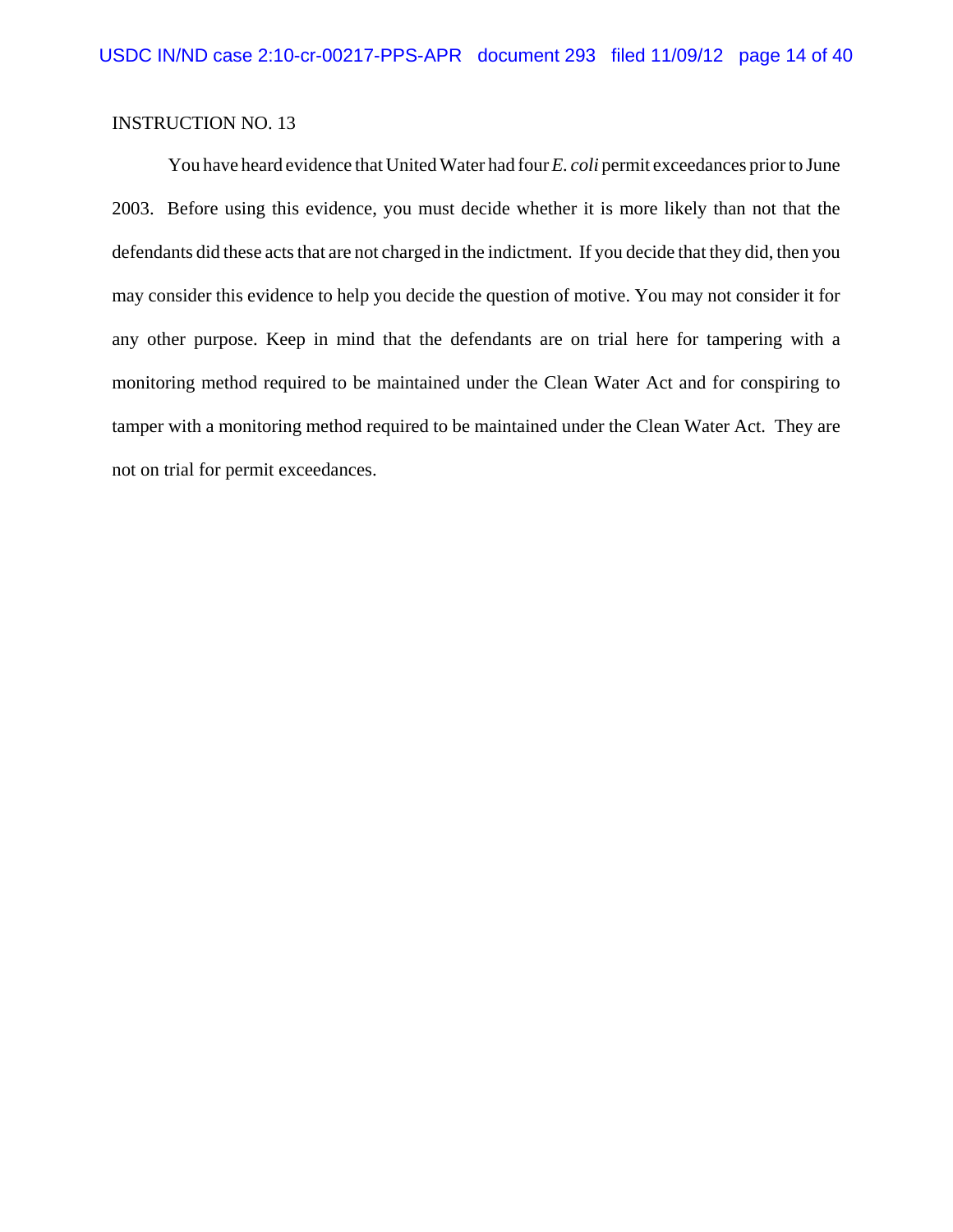You have heard witnesses, namely, Trent Rainey, Charles Hurst, and George Tchobanoglous, who gave opinions and testimony about *E. coli* disinfection practices. You do not have to accept these witnesses' opinions and testimony. You should judge these witnesses' opinions and testimony the same way you judge the testimony of any other witness. In deciding how much weight to give to these opinions and testimony, you should consider each witness' qualifications, how he reached his opinions and conclusions, and the factors I have described for determining the believability of testimony.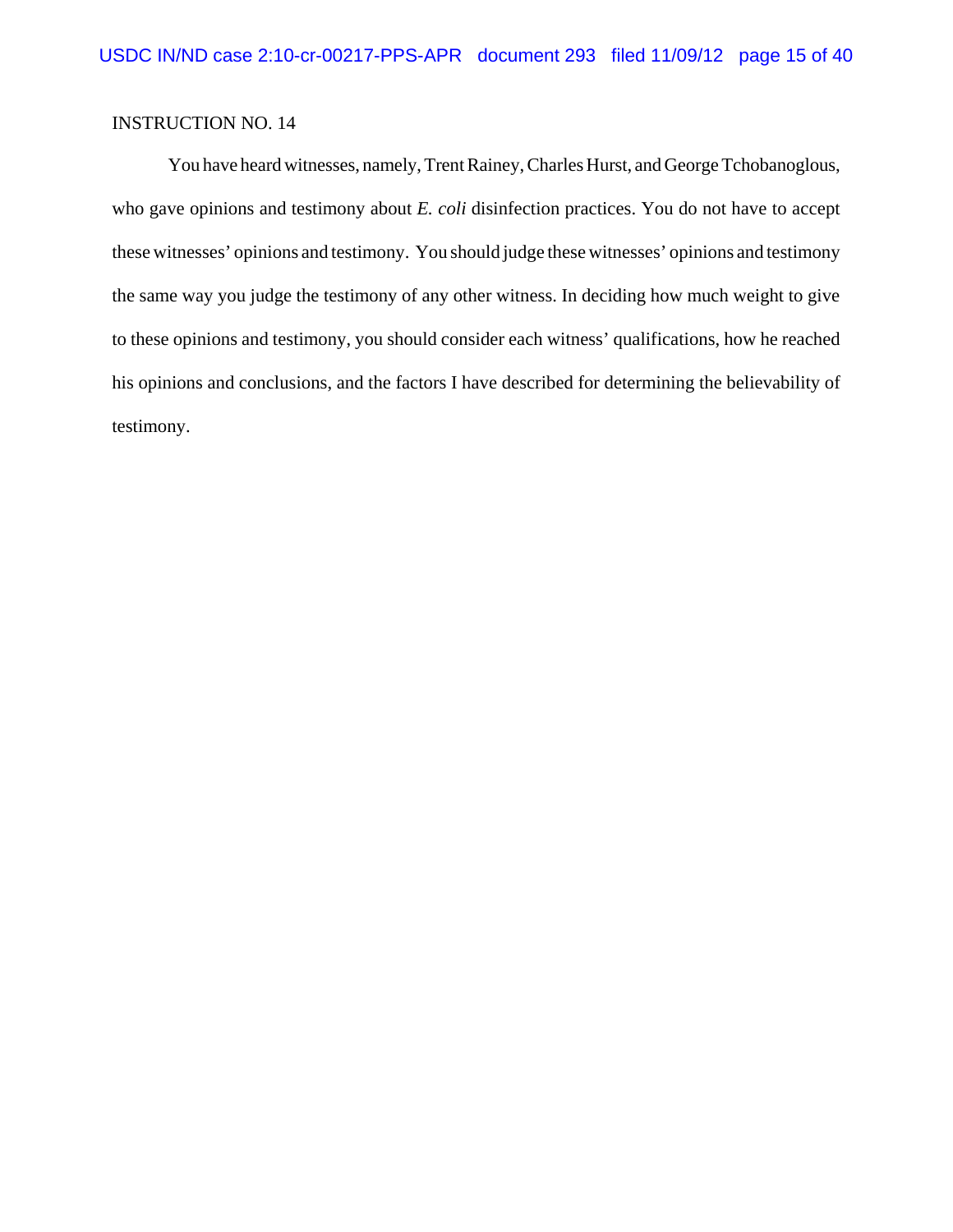Certain summaries and charts were admitted in evidence. You may use those summaries and charts as evidence even though for some of those charts, the underlying documents are not here.

It is up to you to decide how much weight to give to the summaries.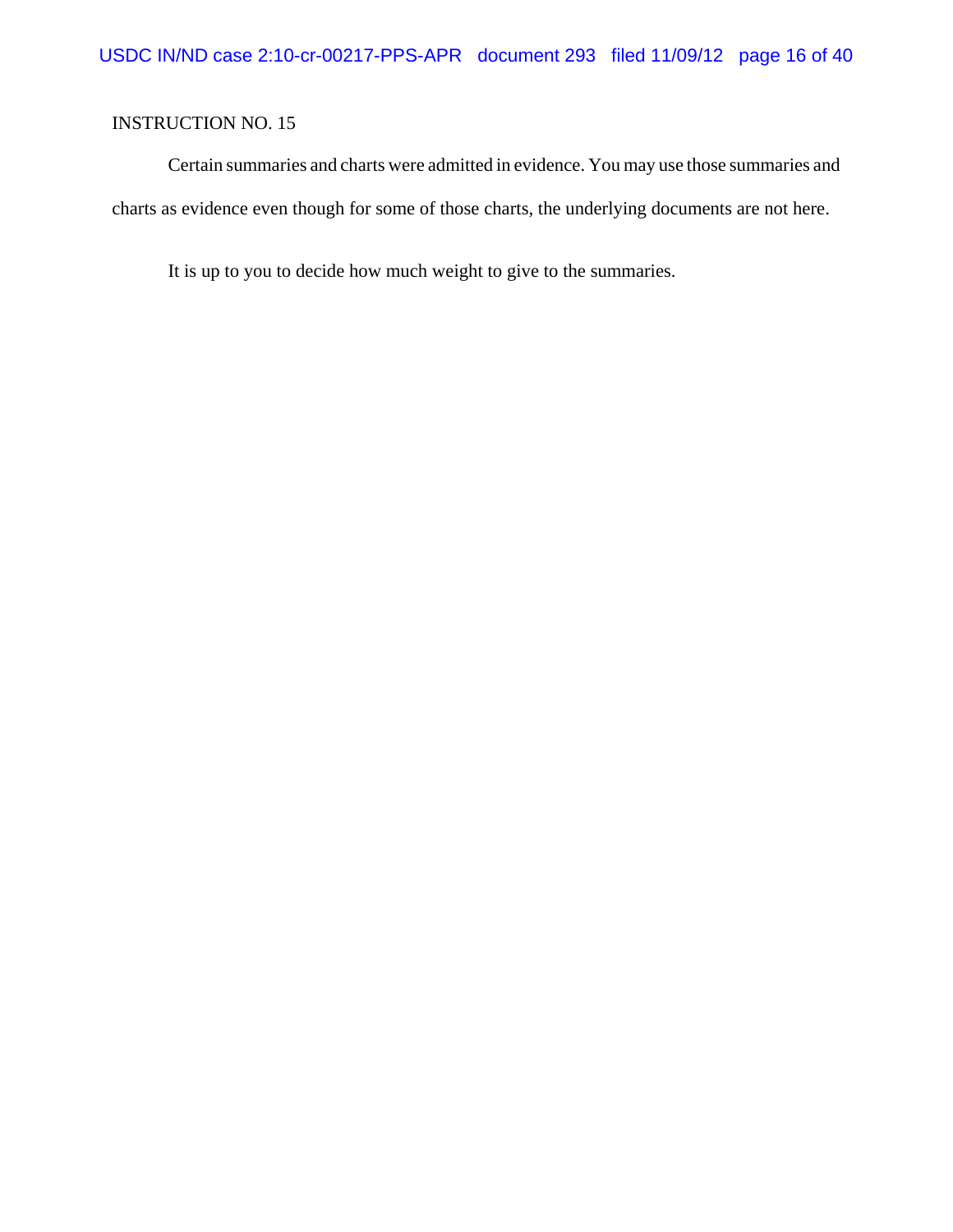If you have taken notes during the trial, you may use them during deliberations to help you remember what happened during the trial. You should use your notes only as aids to your memory. The notes are not evidence. All of you should rely on your independent recollection of the evidence, and you should not be unduly influenced by the notes of other jurors. Notes are not entitled to any more weight than the memory or impressions of each juror.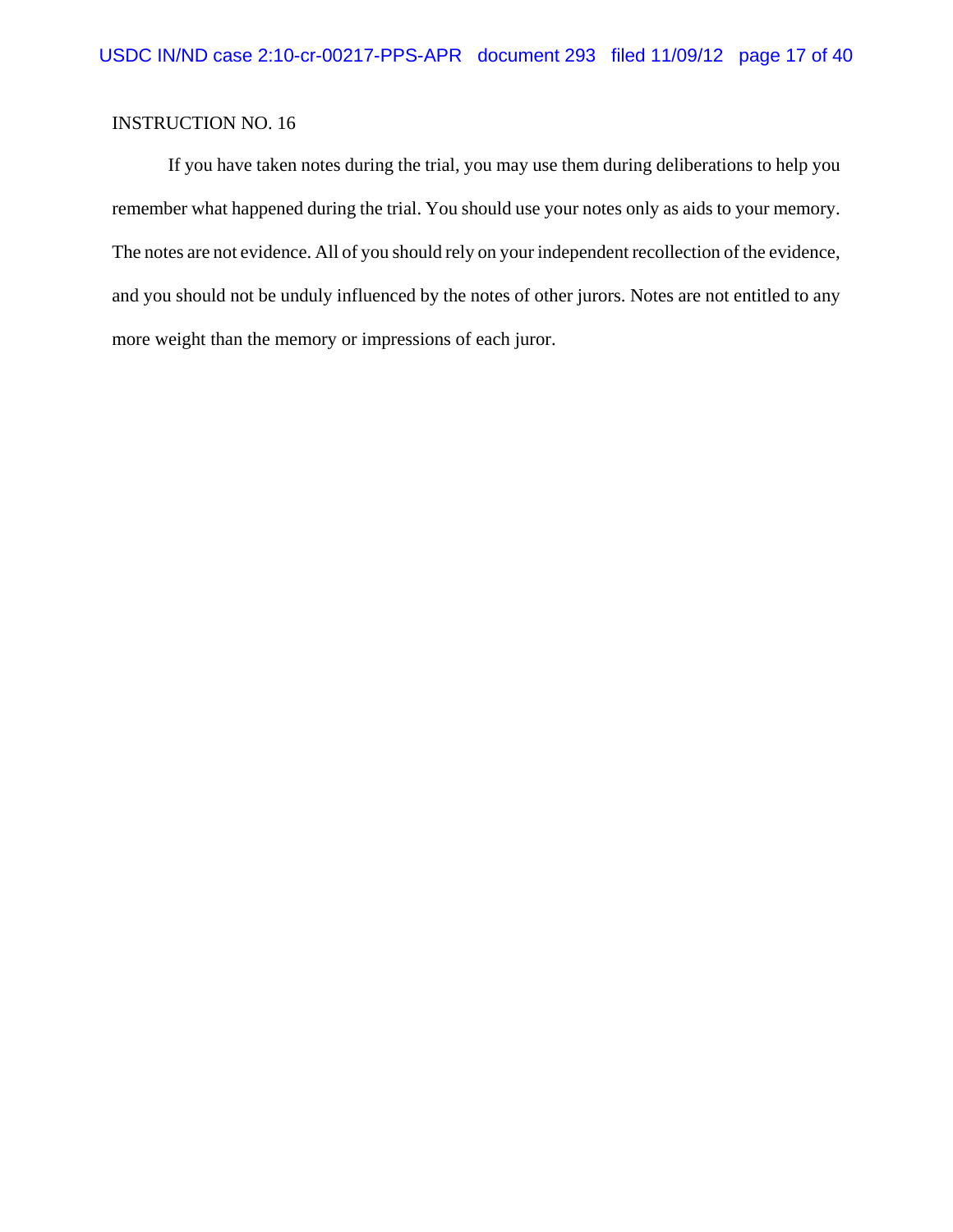The Clean Water Act is a federal law administered by the United States Environmental Protection Agency ("EPA"). The EPA can delegate authority to administer the Clean Water Act to states. In this case, the EPA delegated that authority to the Indiana Department of Environmental Management ("IDEM").

The Clean Water Act prohibits discharges of pollutants into the waters of the United States, except in accordance with a permit. Under the Clean Water Act, state agencies like IDEM issue permits to water treatment facilities, including the GSD plant, which is at issue in this case. Those permits, referred to as NPDES permits, allow the discharge of pollutants into the waters of the United States, but provide limits on the quantity of those pollutants that may be discharged into the environment.

The Clean Water Act and its regulations require individuals and companies that have been issued permits to monitor their discharges to determine whether they comply with the pollution limits set forth in their permits. Individuals and companies that have been issued permits must regularly collect discharge samples, test those samples for pollutants that are covered by the permits, and report the results of their testing to the relevant regulating agency, in this case IDEM. The samples must be representative of the volume and nature of the monitored discharge flow. These provisions of a NPDES permit are called monitoring requirements.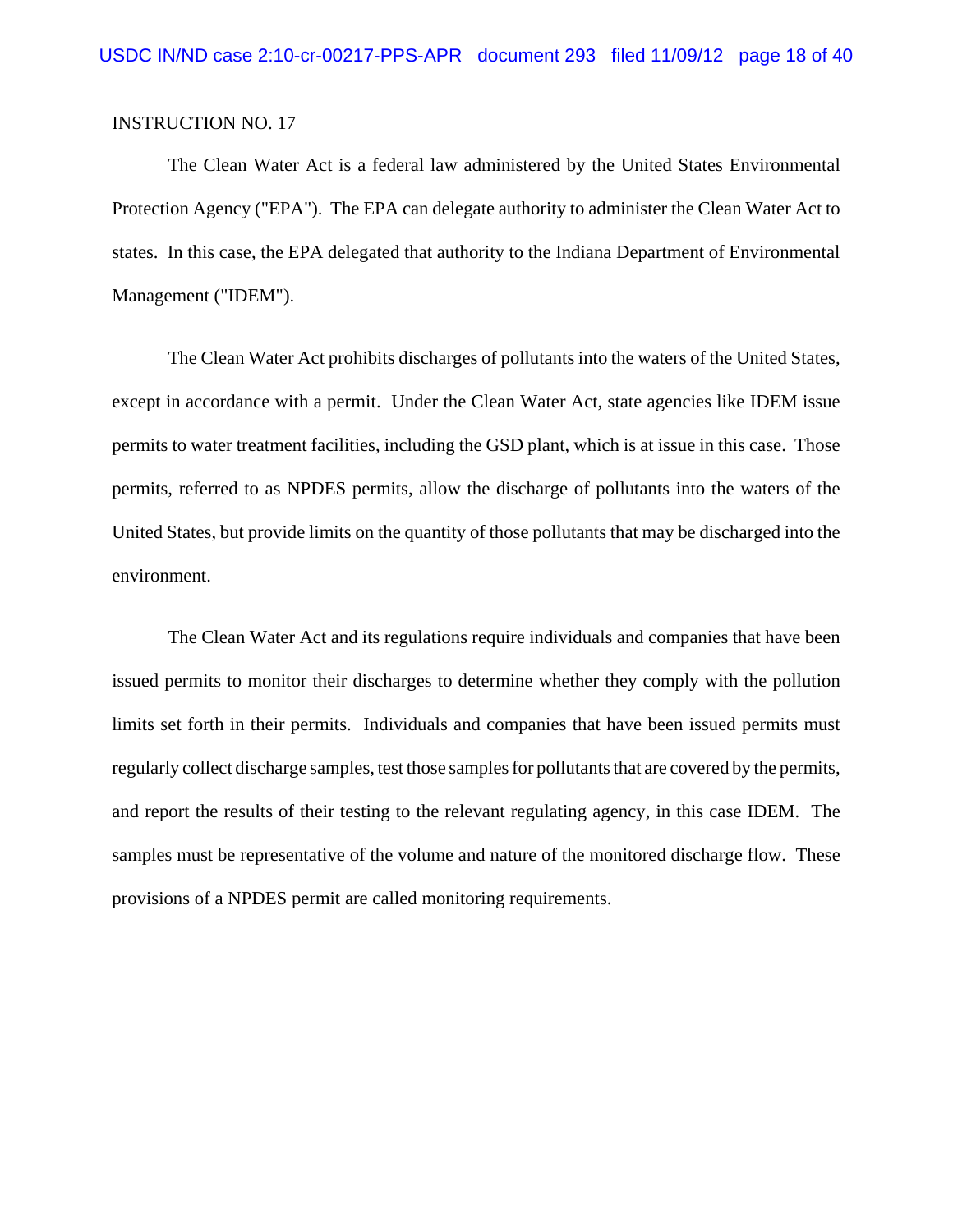The law provides that any person who knowingly tampers with a monitoring method required to be maintained under the Clean Water Act commits a crime.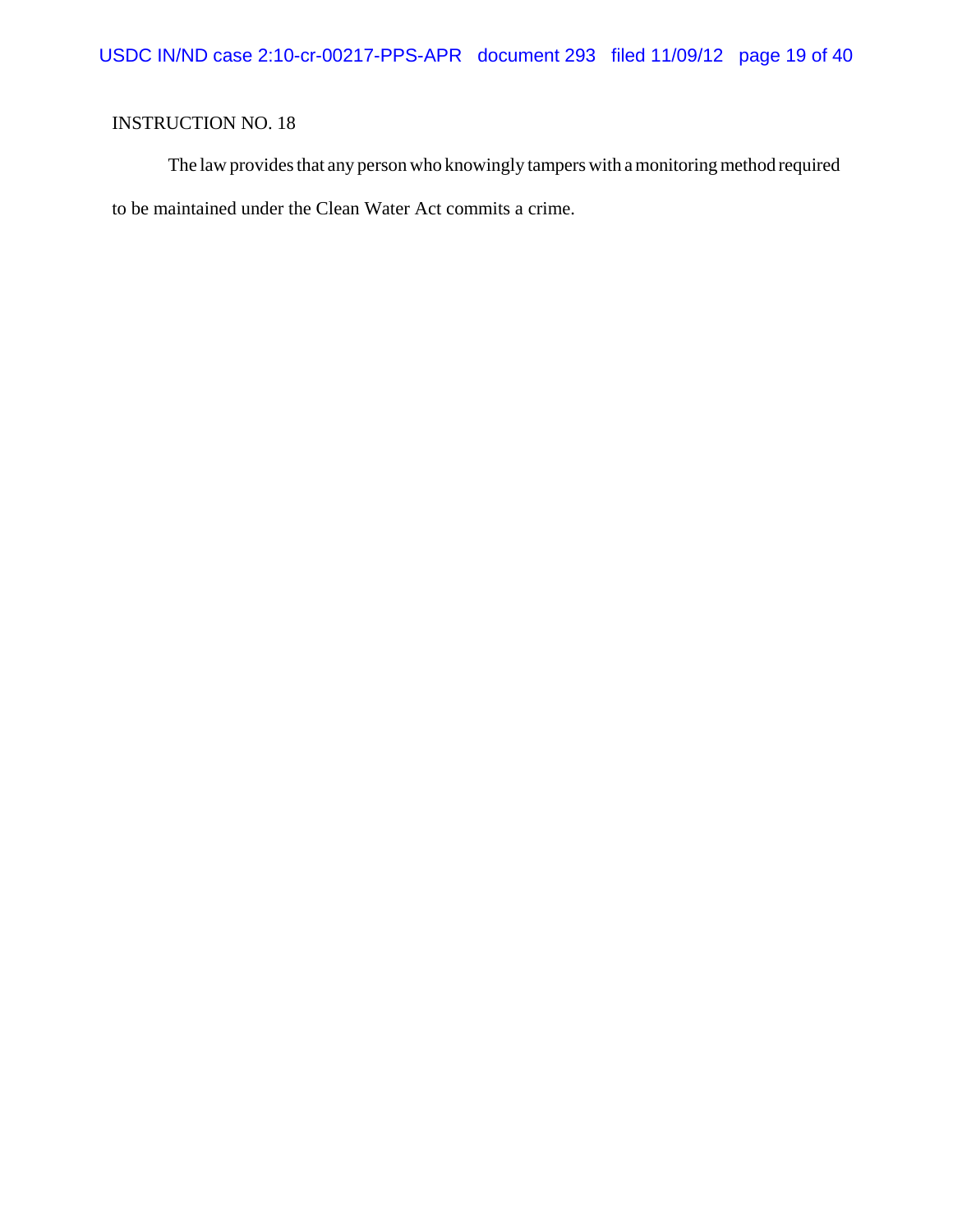Count One of the Indictment charges defendants Gregory A. Ciaccio, Dwain L. Bowie and United Water Environmental Services, Inc., with conspiracy to 1) knowingly tamper with a monitoring method required to be maintained by the Clean Water Act, and 2) to defraud the United States Government by hampering, hindering, impeding, impairing, and obstructing, by deceit and dishonest means, the lawful and legitimate functions of the EPA in administering and enforcing federal environmental laws and regulations. In order for you to find a defendant guilty of this charge, the Government must prove each of the following elements beyond a reasonable doubt:

- 1. The conspiracy as charged in Count One existed;
- 2. The defendant knowingly became a member of the conspiracy with an intent to advance the conspiracy; and
- 3. One of the conspirators committed an overt act in an effort to advance a goal of the conspiracy.

An overt act is any act done to carry out a goal of the conspiracy. The government is not required to prove all of the overt acts charged in the indictment. The overt act may itself be a lawful act.

If you find from your consideration of all the evidence that the government has proved each of these elements beyond a reasonable doubt, then you should find the defendant guilty.

If, on the other hand, you find from your consideration of all the evidence that the government has failed to prove any one of these elements beyond a reasonable doubt, then you should find the defendant not guilty.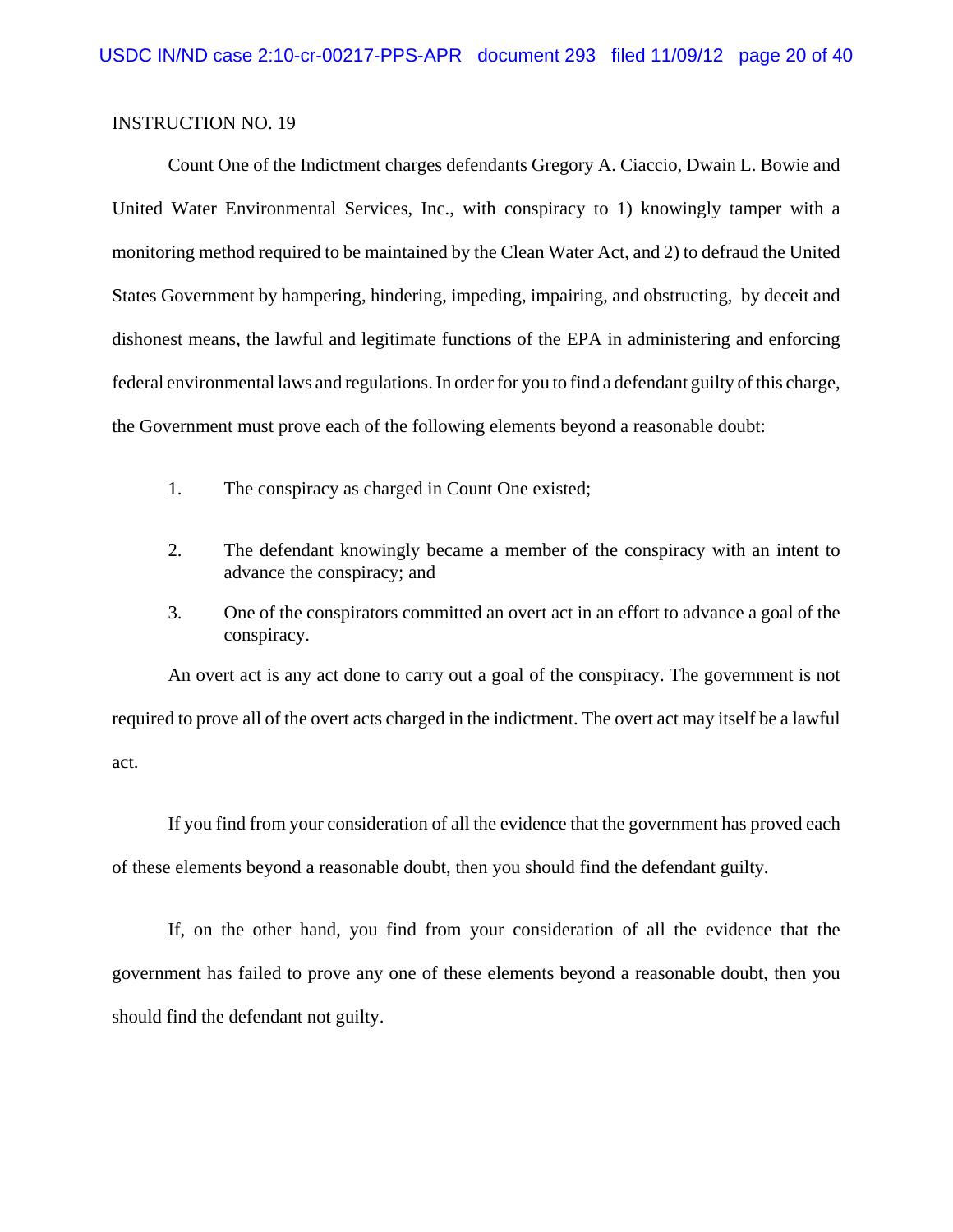A conspiracy is an express or implied agreement between two or more persons to commit a crime. A conspiracy may be proven even if its goals were not accomplished.

In deciding whether the charged conspiracy existed, you may consider all of the circumstances, including the words and acts of each of the alleged participants.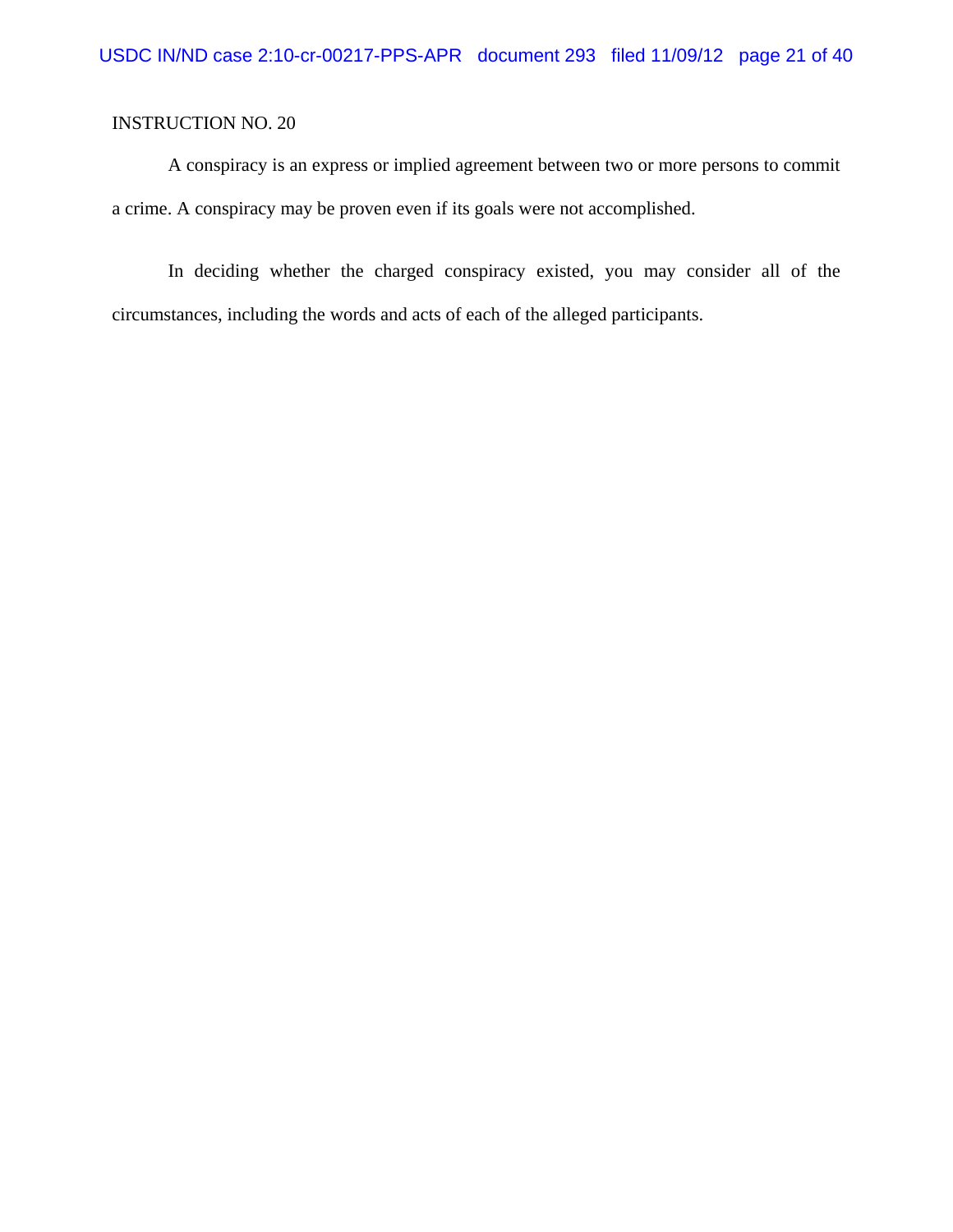To be a member of a conspiracy, a defendant does not need to join it at the beginning, and he does not need to know all of the other members or all of the means by which the illegal goals of the conspiracy were to be accomplished. The government must prove beyond a reasonable doubt that the defendant you are considering was aware of the illegal goals of the conspiracy and knowingly joined the conspiracy.

A defendant is not a member of a conspiracy just because he knew and/or associated with people who were involved in a conspiracy, knew there was a conspiracy, and/or was present during conspiratorial discussions.

In deciding whether a particular defendant joined the charged conspiracy, you must base your decision only on what that defendant did or said. To determine what that defendant did or said, you may consider that defendant's own words or acts. You may also use the words or acts of other persons to help you decide what the defendant did or said.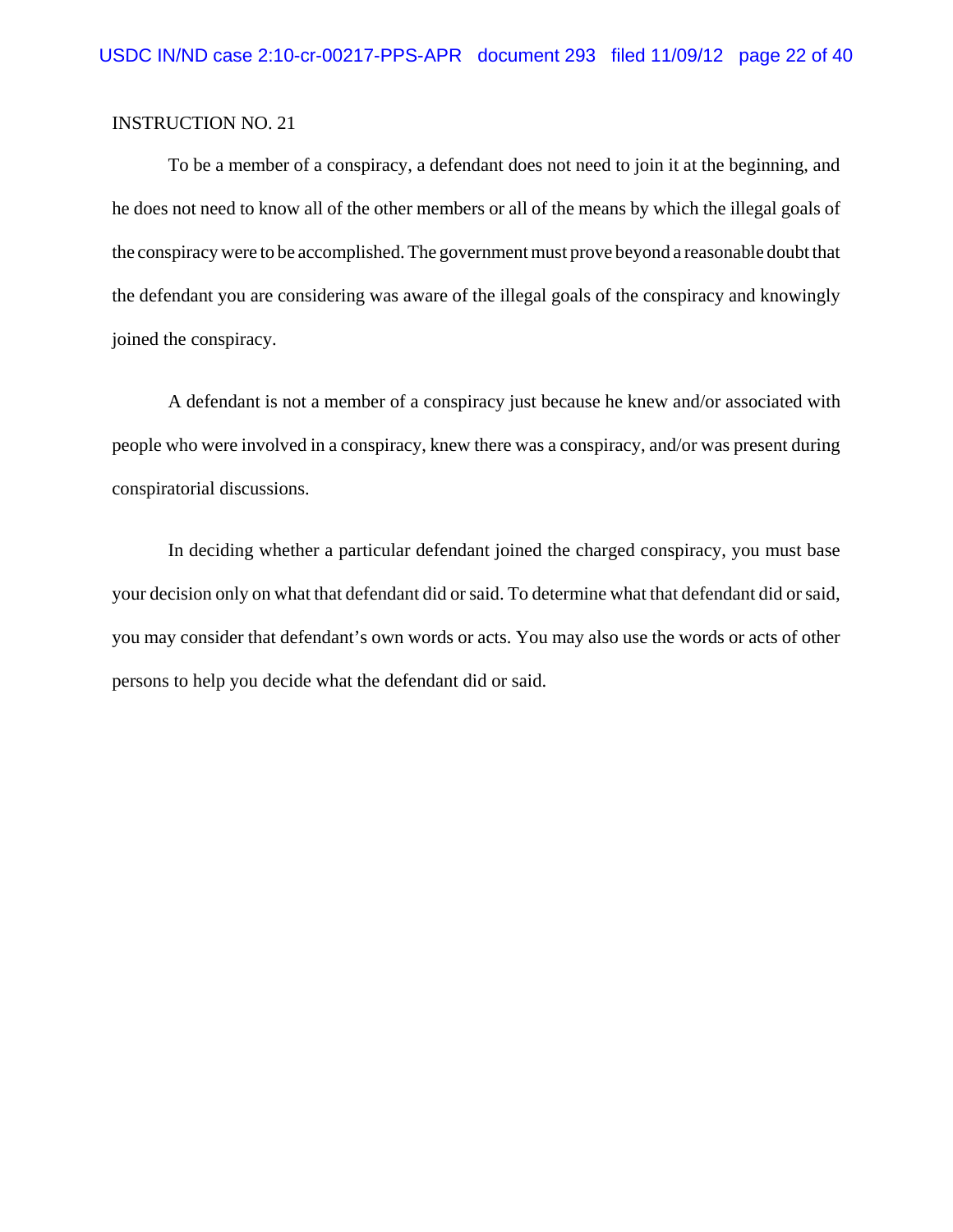A conspirator is responsible for offenses committed by his fellow conspirators if he was a member of the conspiracy when the offense was committed and if the offense was committed in furtherance of and as a foreseeable consequence of the conspiracy.

Therefore, if you find a defendant guilty of the conspiracy charged in Count One and if you find beyond a reasonable doubt that while he was a member of the conspiracy, his fellow conspirator(s) committed one or more of the offenses charged in Counts Two through Twenty-Five of the indictment in furtherance of and as a foreseeable consequence of that conspiracy, then you should find him guilty of those one or more offenses as well.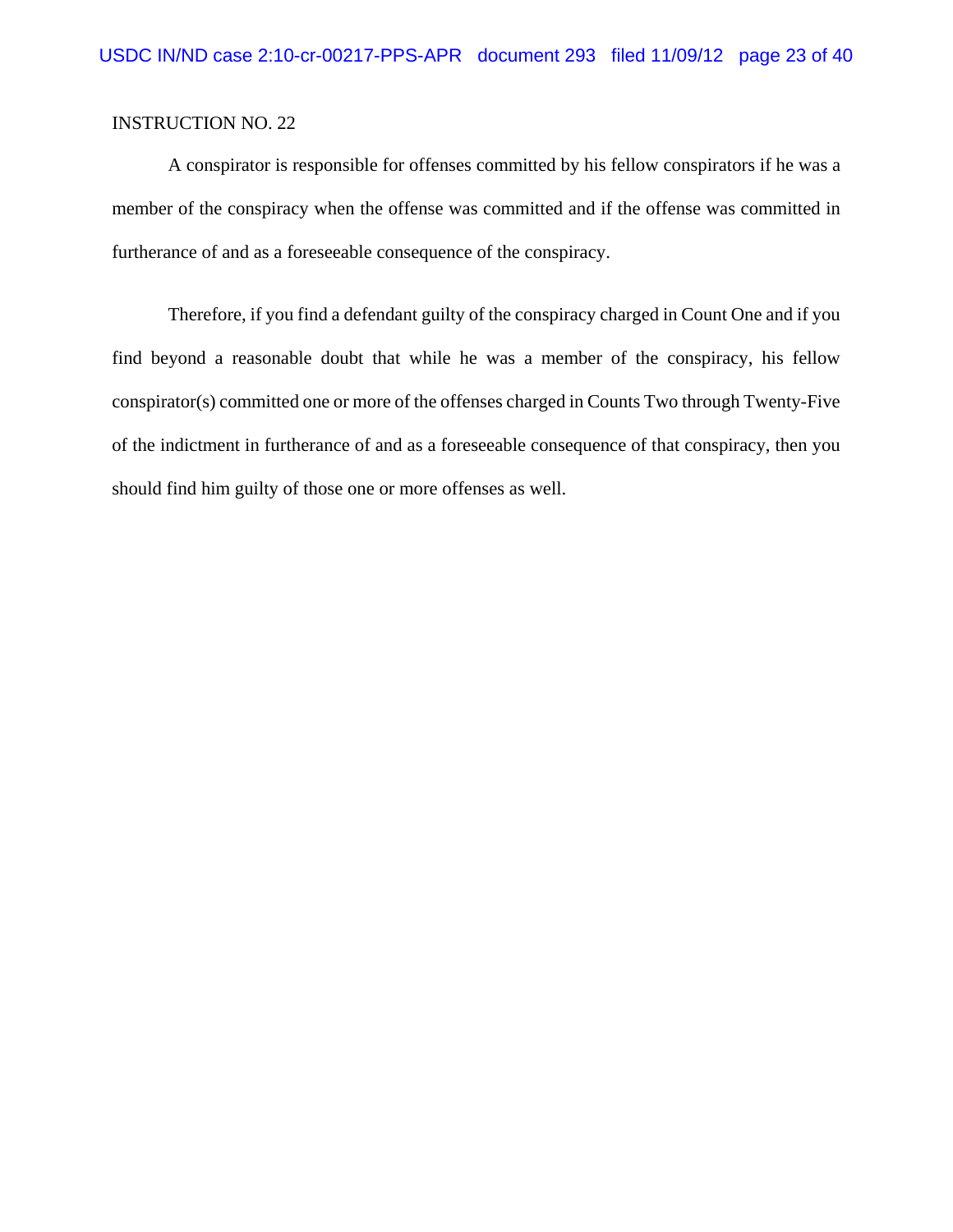A person acts knowingly if he realizes what he is doing and is aware of the nature of his conduct, and does not act through ignorance, mistake, or accident. In deciding whether the defendant acted knowingly, you may consider all of the evidence, including what the defendant did or said.

The knowledge of an employee of a corporation is considered also to be the knowledge of the corporation.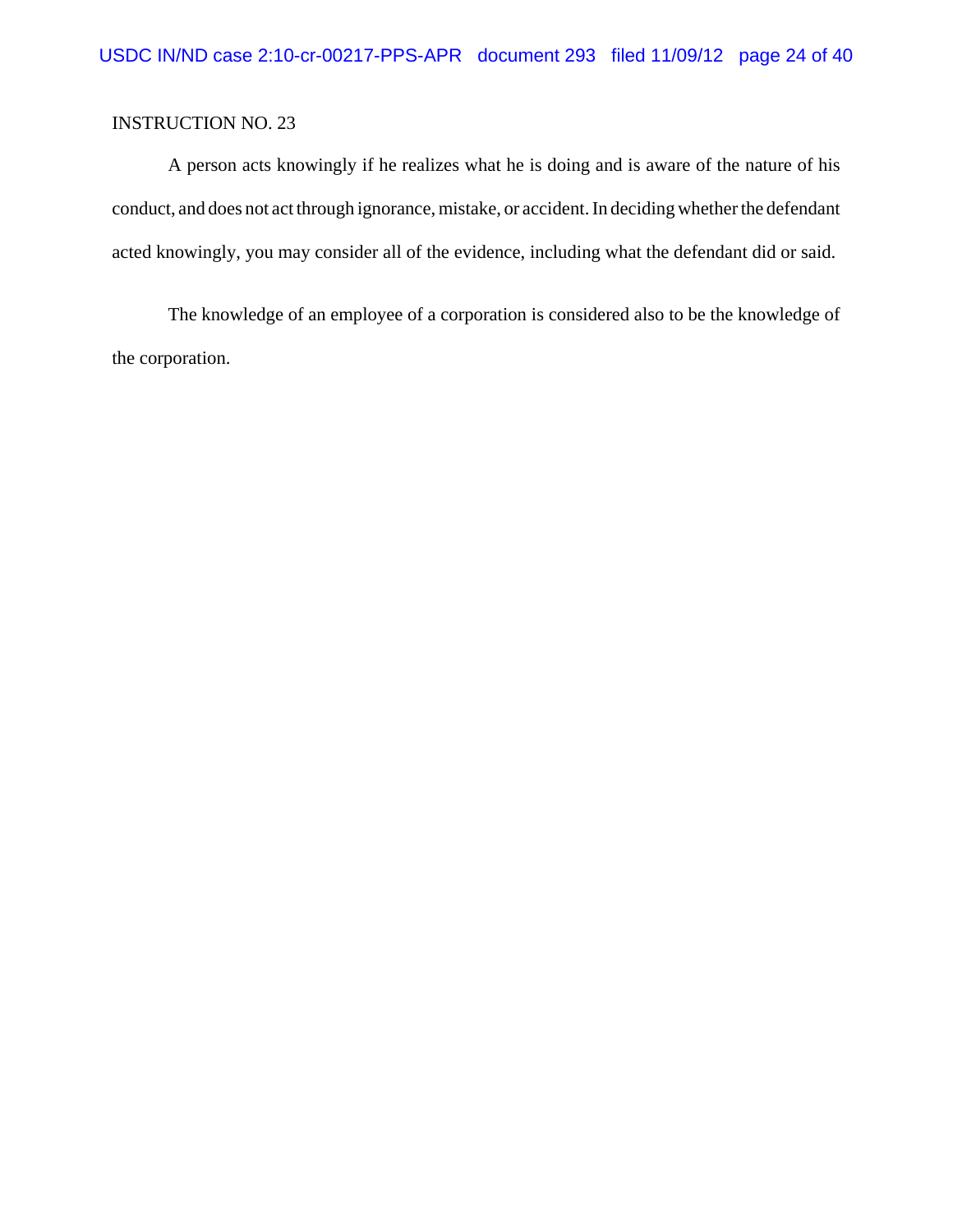Count One of the indictment alleges that the defendants and other co-conspirators committed certain overt acts. The government is not required to prove that each and every alleged overt act was committed by a defendant or a co-conspirator. However, the government is required to prove that a defendant or a co-conspirator committed at least one of the overt acts that are alleged in Count One. To find that the government has proven this, you must agree unanimously on which particular overt act a defendant or a co-conspirator did, as well as all of the other elements of the crime charged.

For example, if some of you were to find that the Government has proved beyond a reasonable doubt that a defendant or a co-conspirator committed overt act 11 charged in Count One and the rest of you find that the Government has proved beyond a reasonable doubt that a defendant or a co-conspirator committed overt act 50, then there would be no unanimous agreement on which overt act the Government has proved. On the other hand, if all of you were to find that a defendant or a co-conspirator committed overt act 50, then there would be a unanimous agreement on which overt act the government proved.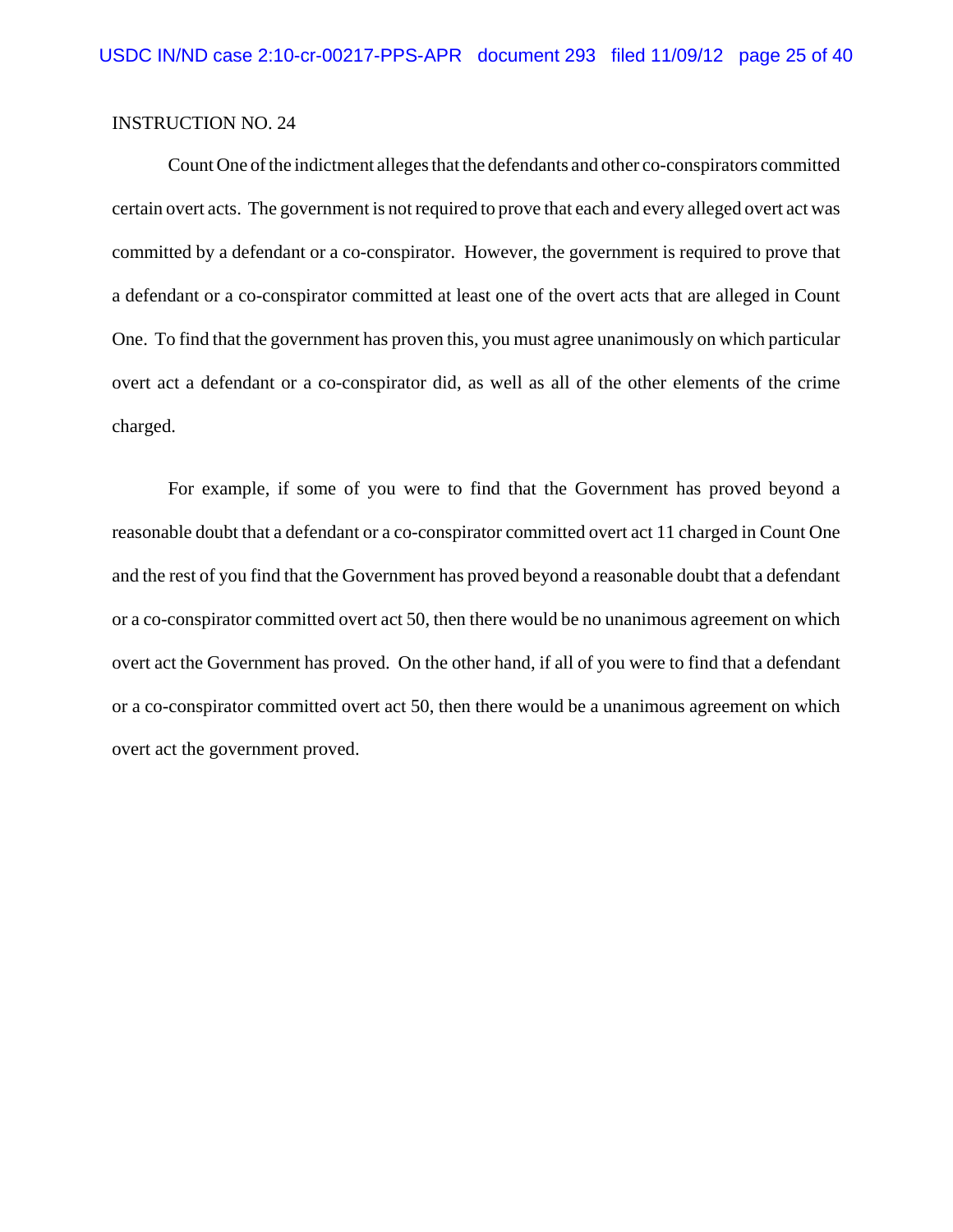Count One of the indictment charges a conspiracy having two objects: (1) to knowingly tamper with a monitoring method required to be maintained by the Clean Water Act; and (2) to defraud the United States Government by hampering, hindering, impeding, impairing, and obstructing, by deceit and dishonest means, the lawful and legitimate functions of the EPA in administering and enforcing federal environmental laws and regulations.

The Government is not required to prove each and every alleged object of the conspiracy. However, the Government is required to prove at least one of the objects of the conspiracy that are alleged in Count One. To find that the Government has proven this, you must agree unanimously on which particular object(s) of the conspiracy that the Government has proven, as well as all of the other elements of the crime charged.

For example, if some of you were to find that the Government has proved beyond a reasonable doubt that the object of the conspiracy was to knowingly tamper with a monitoring method and the rest of you were to find that the government has proved beyond a reasonable doubt that the object of the conspiracy was to defraud the United States Government, then there would be no unanimous agreement on which object the government has proved. On the other hand, if all of you were to find that the government has proved beyond a reasonable doubt that the object of the conspiracy was to knowingly tamper with a monitoring method, then there would be a unanimous agreement on which object of the conspiracy the government proved.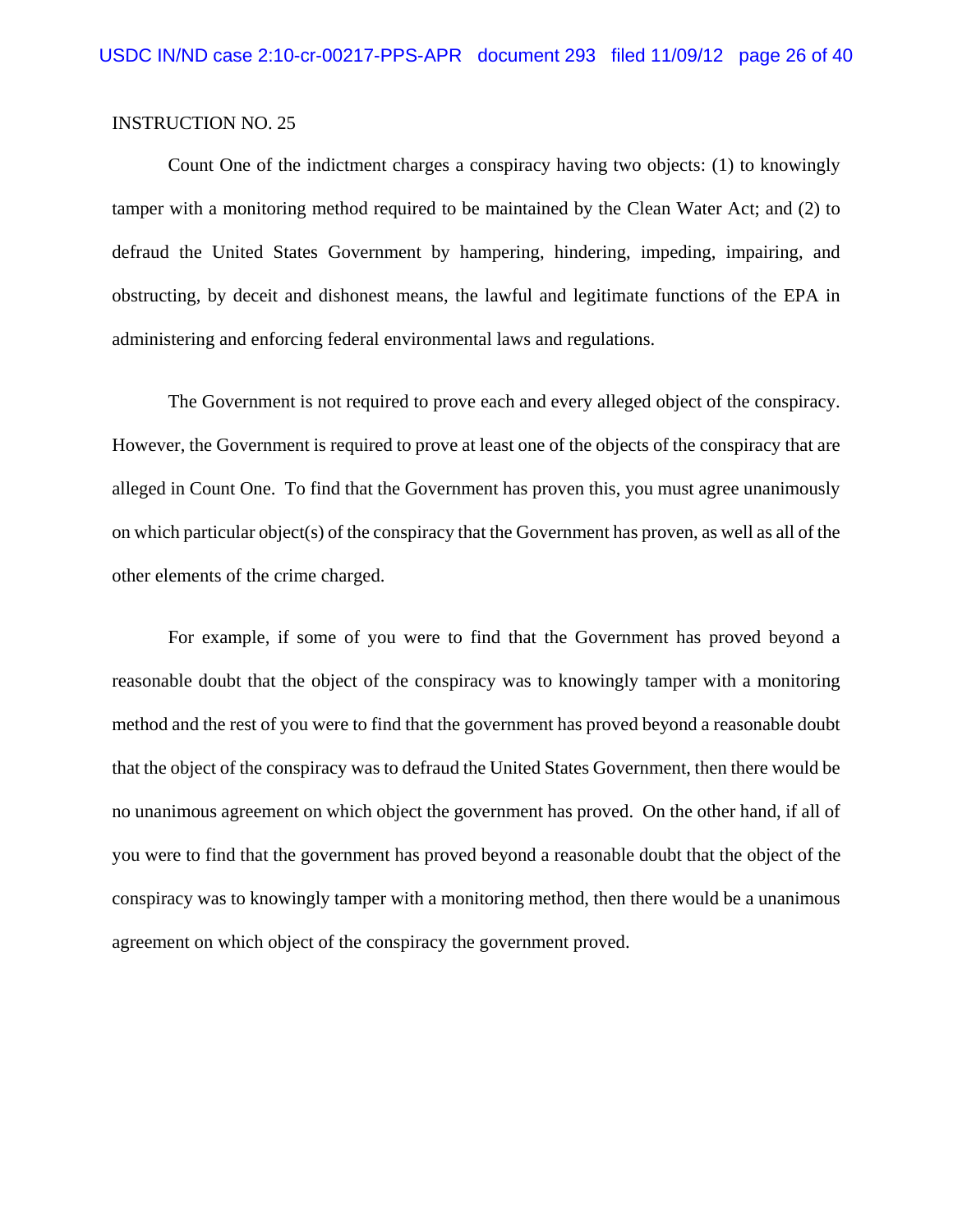Counts Two through Ten, Counts Twelve through Sixteen, and Counts Eighteen through Twenty-Five of the indictment charge two or more of the defendants with knowingly tampering with a monitoring method required to be maintained under the Clean Water Act.

Specifically, Count Two of the indictment alleges that United Water and Dwain Bowie violated the Clean Water Act by tampering with the monitoring method for *E. coli*, and the subsequent remaining counts of the indictment allege that all three Defendants - United Water, Dwain Bowie, and Gregory Ciaccio - tampered with the monitoring method for *E. coli*.

In order for you to find a defendant guilty of this charge, the government must prove each of the following elements beyond a reasonable doubt:

- 1. That a Defendant knowingly tampered with;
- 2. A monitoring method; and
- 3. That the monitoring method was required by the Clean Water Act.

If you find from your consideration of all the evidence that the government has proved each of these elements beyond a reasonable doubt as to the charges of tampering with a monitoring method, then you should find the defendant guilty of those charges.

If, on the other hand, you find from your consideration of all the evidence that the government has failed to prove any one of these elements beyond a reasonable doubt as to the charges of tampering with a monitoring method, then you should find the defendant not guilty of those charges.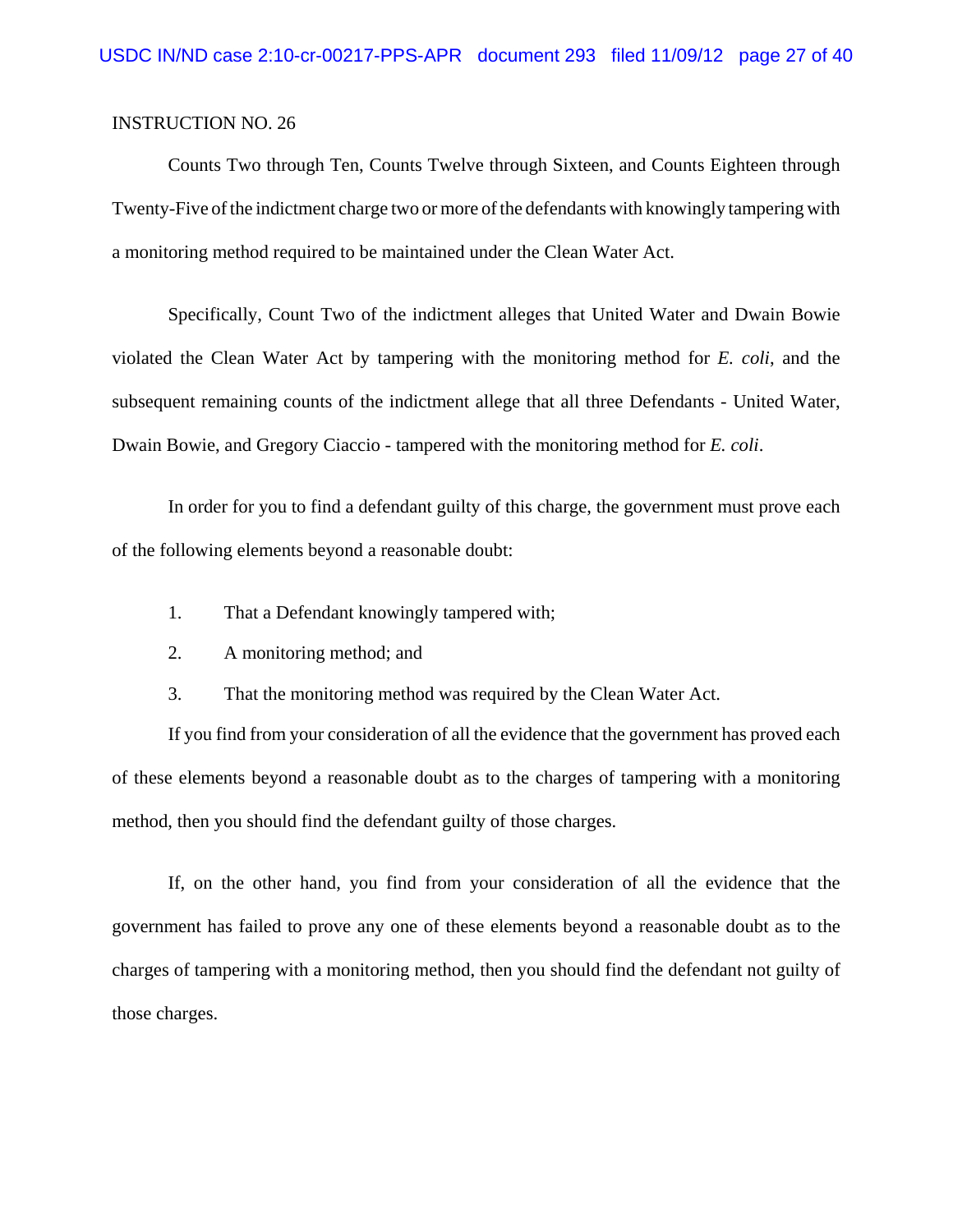To establish that a Defendant engaged in "tampering," the government must prove, beyond a reasonable doubt, that the Defendant knowingly meddled so as to alter a required monitoring method in an improper, corrupting manner.

Here, the government has alleged that the Defendants tampered with the monitoring method for E. coli, which is the monitoring method at issue in this case.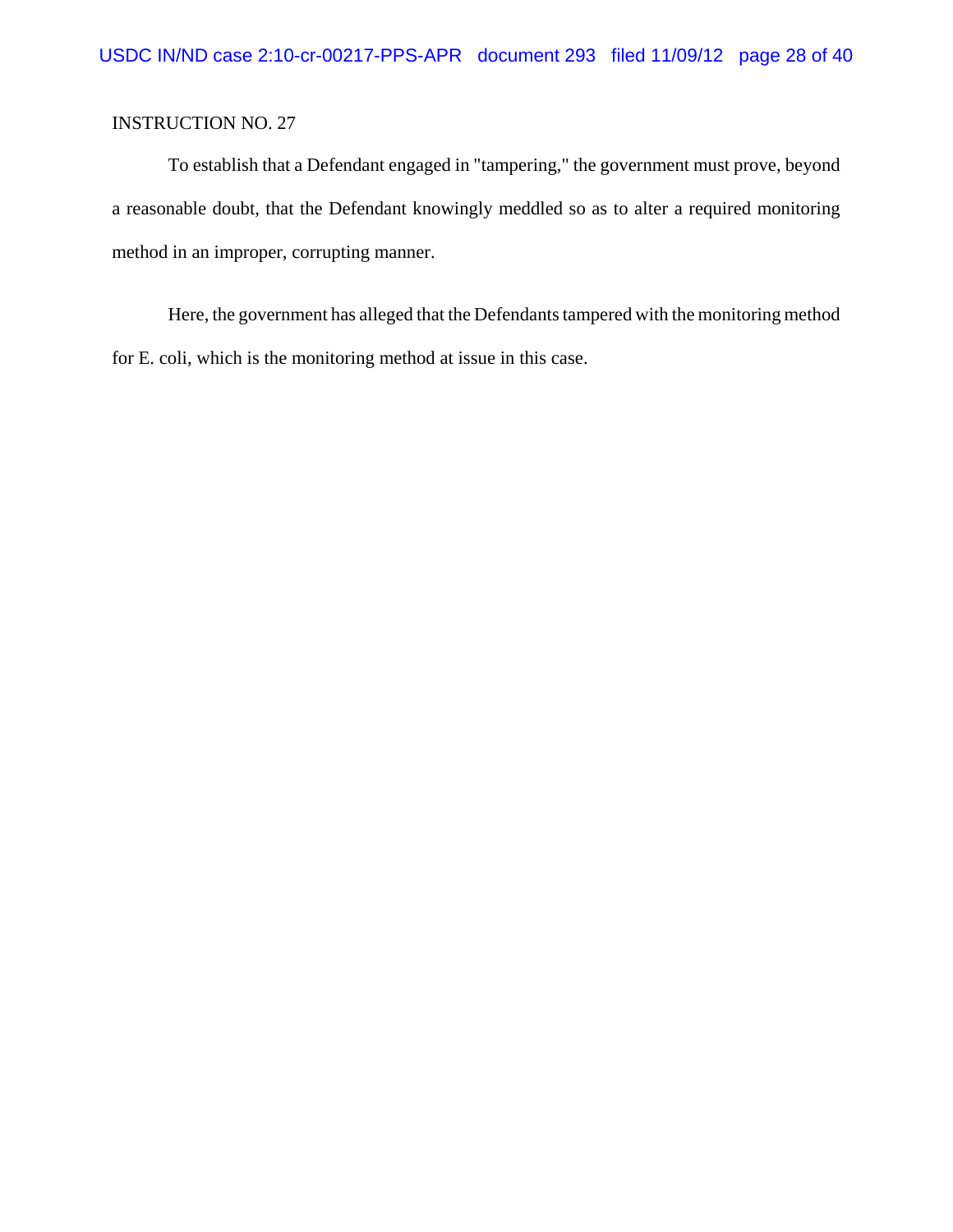To prove that a Defendant knowingly tampered with a monitoring method as charged in the indictment, the Government must prove, beyond a reasonable doubt, that the Defendant acted with consciousness of wrongdoing. The Government need not prove that a Defendant knew that the conduct was illegal. But because one cannot innocently tamper, the government must prove beyond a reasonable doubt that the Defendant was conscious that the conduct was wrongful; specifically, the Government must prove, beyond a reasonable doubt, that the Defendant knew that his or its actions altered or made changes to the monitoring method in a corrupting, improper manner.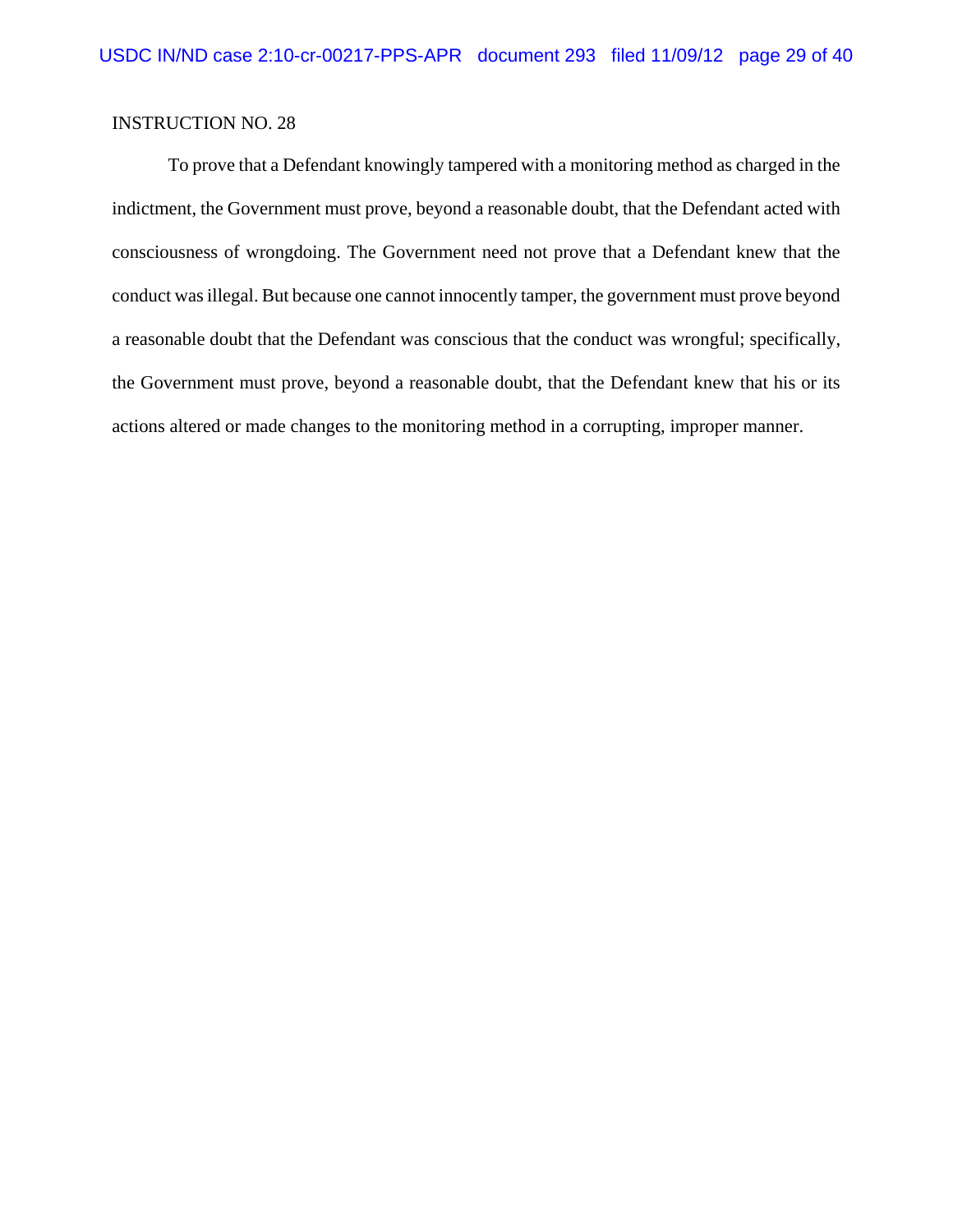The phrase "monitoring method" in this case means a procedure or process for checking, observing, or measuring the content of the plant's discharged effluent. A monitoring method is "required to be maintained" under the Clean Water Act if it is included in a NPDES permit validly issued under the Clean Water Act.

Here, the monitoring method at issue was set forth in the Gary Sanitary District's NPDES permits - which, among other things, required that the facility:

- 1. take a daily, representative, grab sample and test that sample for the amount of E. coli it contained;
- 2. record the results of the test; and
- 3. provide the recorded results on a routine basis to IDEM.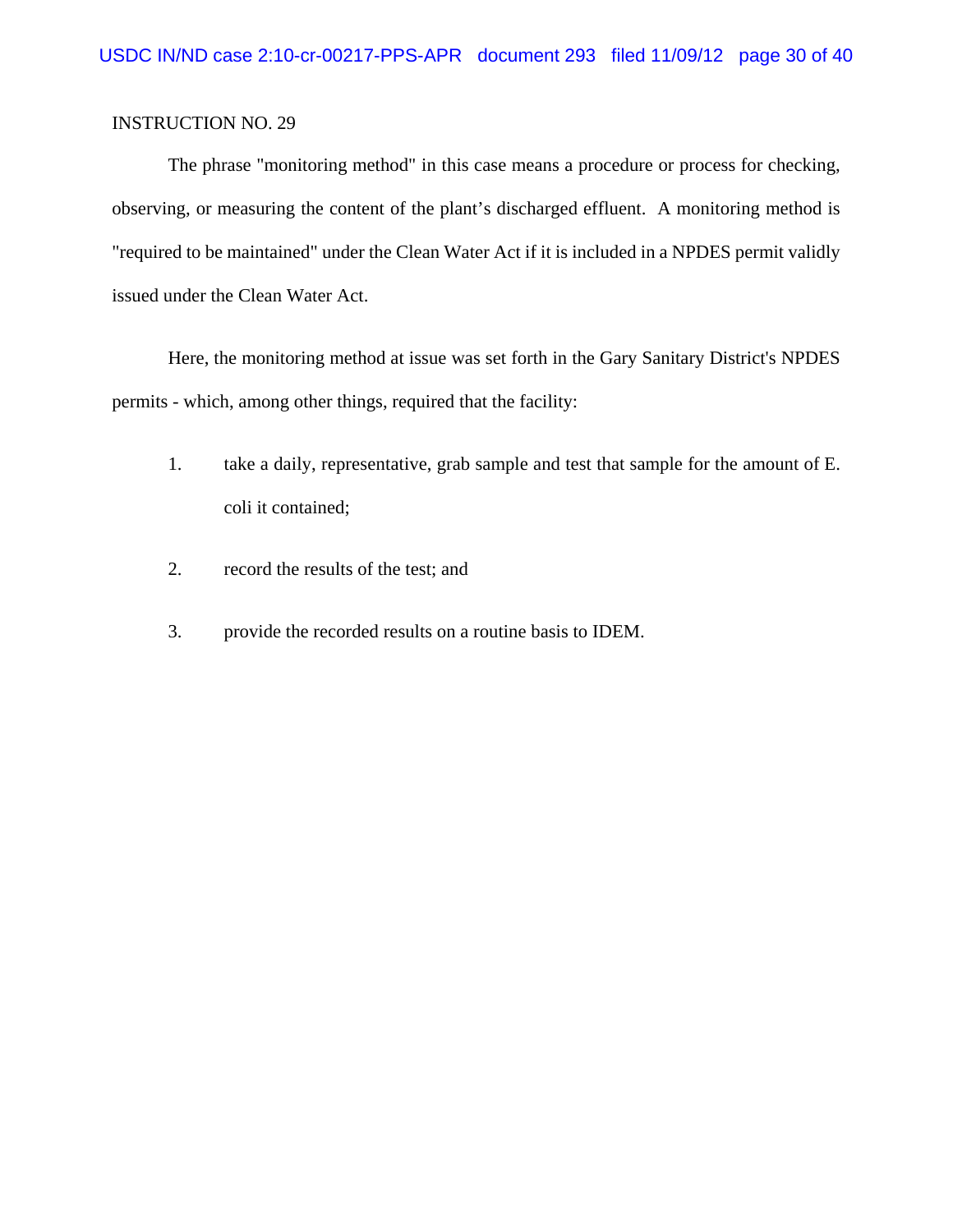The GSD's NPDES permits required that the samples taken be "representative." When I use the term "representative," this is what I mean: that the *E. coli* grab samples were to be taken at a time which reflects the full range and concentration of *E. coli* expected to be present in the plant's discharge at other times of the day. The term "representative" does not refer to chlorine residual concentrations. It refers only to the *E. coli* concentration in the daily grab samples.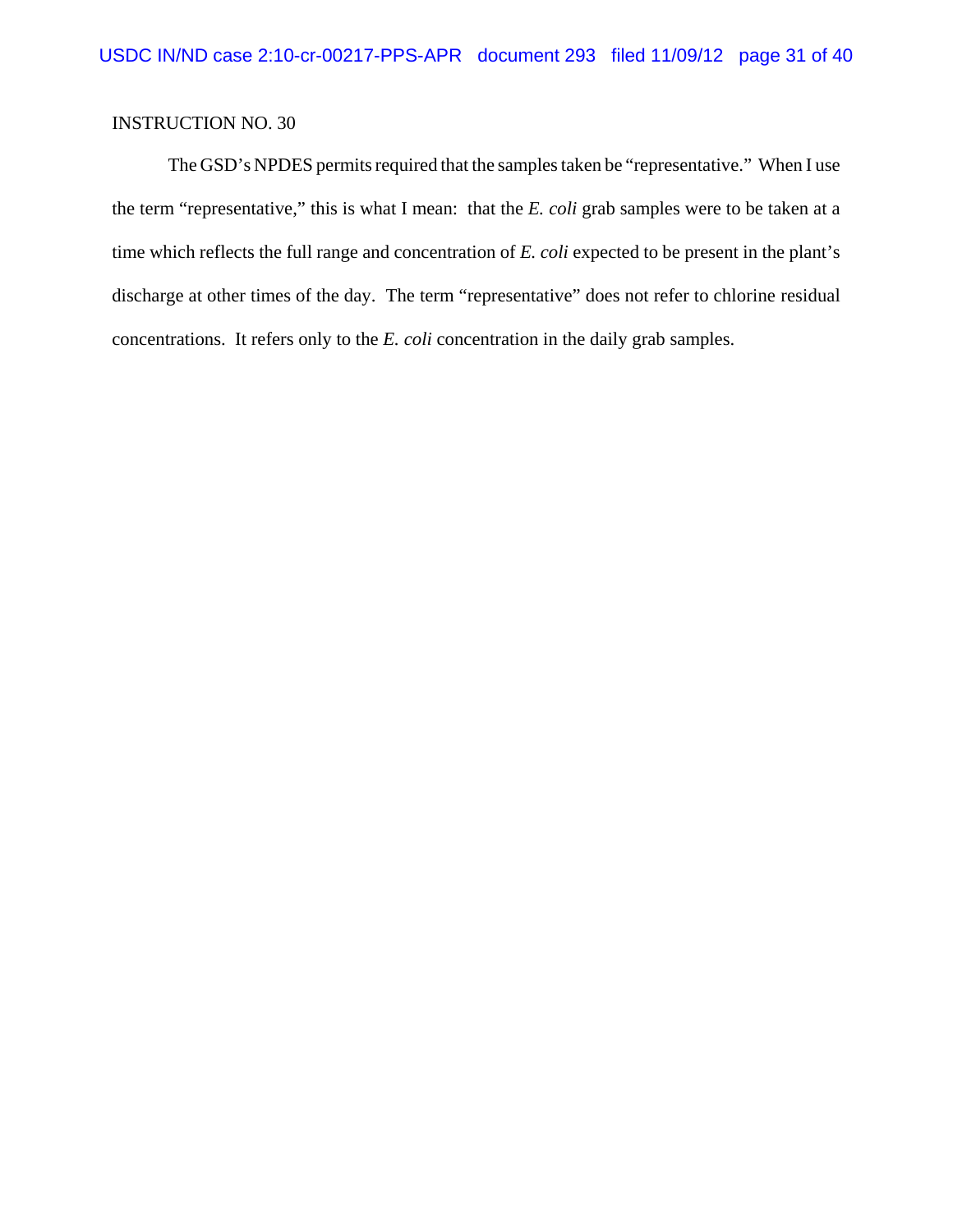A person who acts on behalf of a corporation also is personally responsible for what he does or causes someone else to do. However, a person is not responsible for the conduct of others performed on behalf of a corporation merely because that person is an officer, employee, or other agent of a corporation.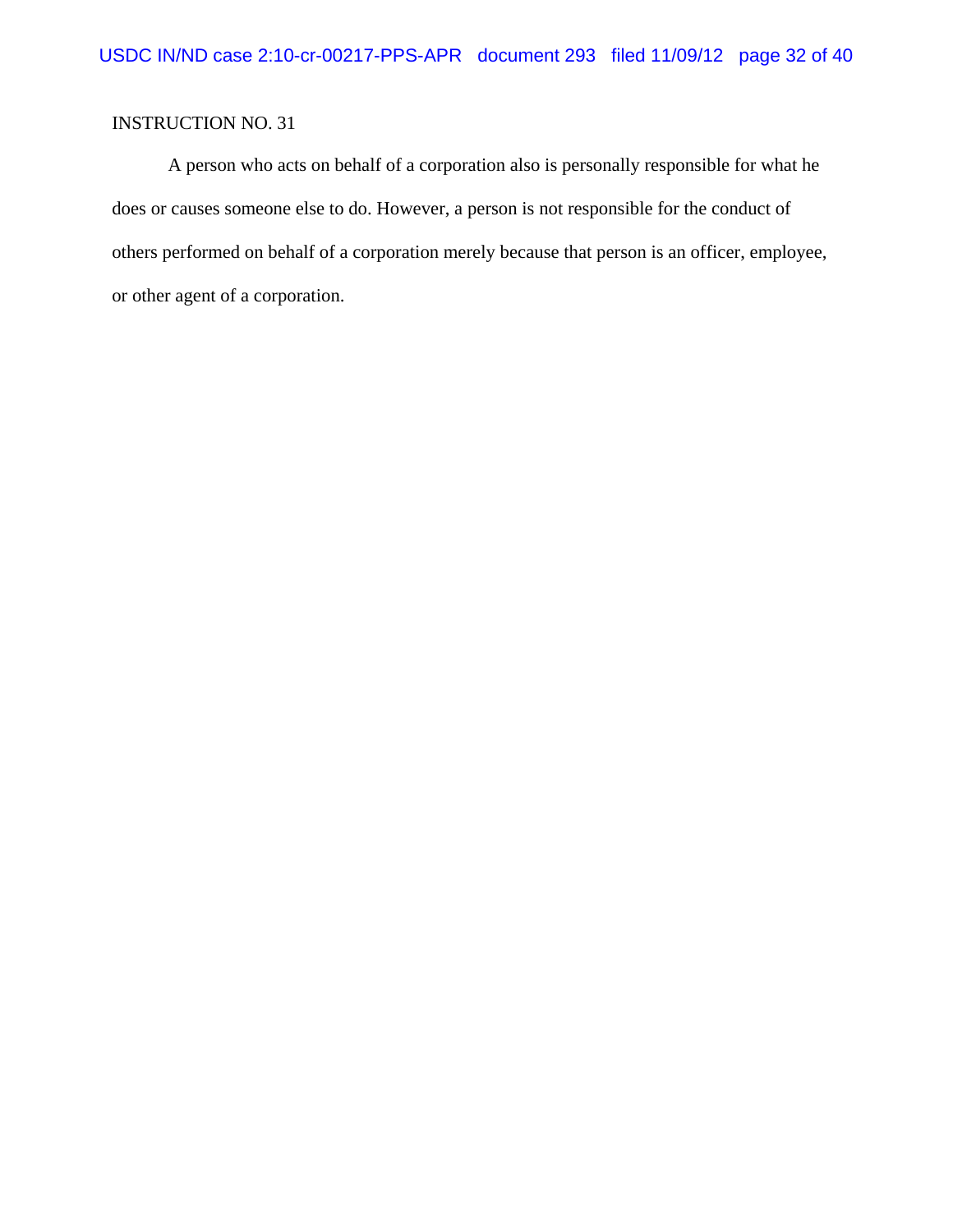United Water Environmental Services, Inc. is a corporation. A corporation may be found guilty of an offense. A corporation acts only through its agents and employees, that is, people authorized or employed to act for the corporation.

The indictment charges United Water with conspiracy and tampering with a monitoring method. In order for you to find United Water guilty of these charges, the government must prove each of the following elements beyond a reasonable doubt:

First, the offense charged was committed by an employee of United Water; and

Second, in committing the offenses, the employee intended, at least in part, to benefit United Water; and

Third, the employee acted within his authority.

If you find from your consideration of all the evidence that the government has proved each of these elements beyond a reasonable doubt, then you should find United Water guilty.

If, on the other hand, you find from your consideration of all the evidence that the government has failed to prove any of these elements beyond a reasonable doubt, then you should find United Water not guilty.

An act is within the authority of an employee if it concerns a matter that United Water generally entrusted to that employee. United Water need not have actually authorized or directed the particular act.

If an employee was acting within his authority, then United Water is not relieved of its responsibility just because the act was illegal, or was contrary to its instructions, or was against its general policies. However, you may consider the fact that United Water had policies and instructions and how carefully it tried to enforce them when you determine whether United Water's employees were acting with the intent to benefit United Water or was acting within his authority.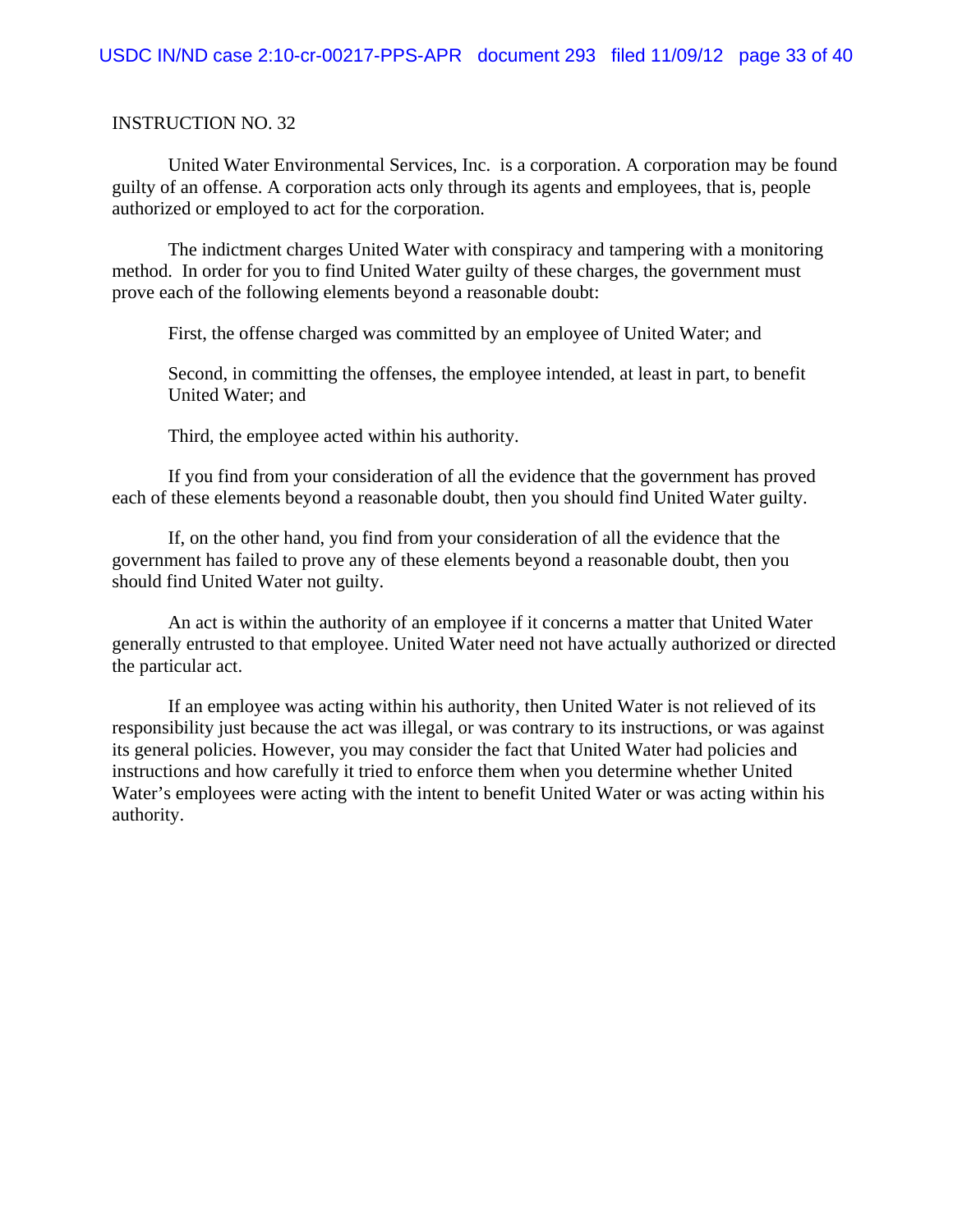An offense may be committed by more than one person. A defendant's guilt may be established without proof that the defendant personally performed every act constituting the crime charged.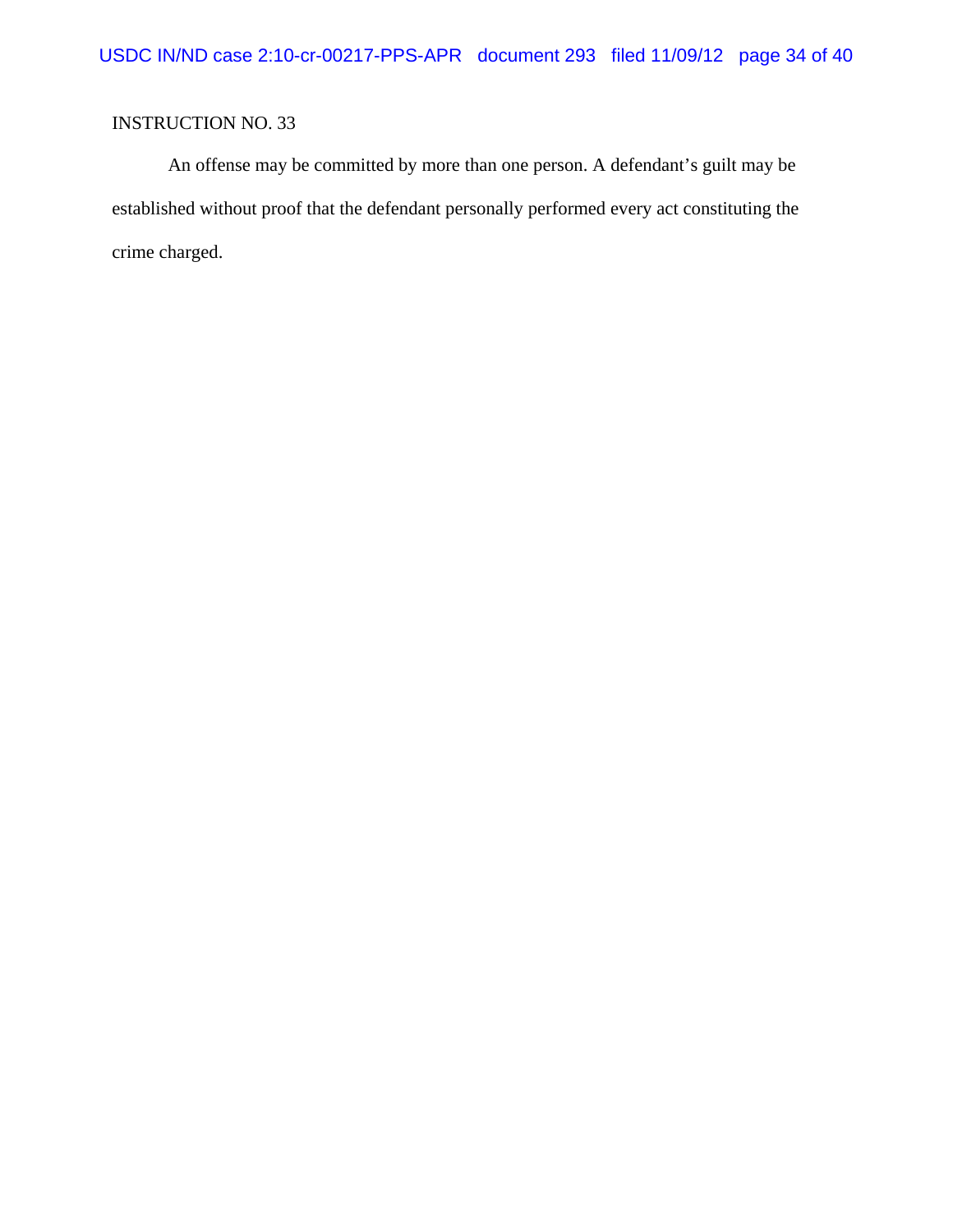- (a) Any person who knowingly aids, counsels, commands, induces, or procures the commission of an offense may be found guilty of that offense if he knowingly participated in the criminal activity and tried to make it succeed.
- (b) If a defendant knowingly causes the acts of another, then the defendant is responsible for those acts as though he personally committed them.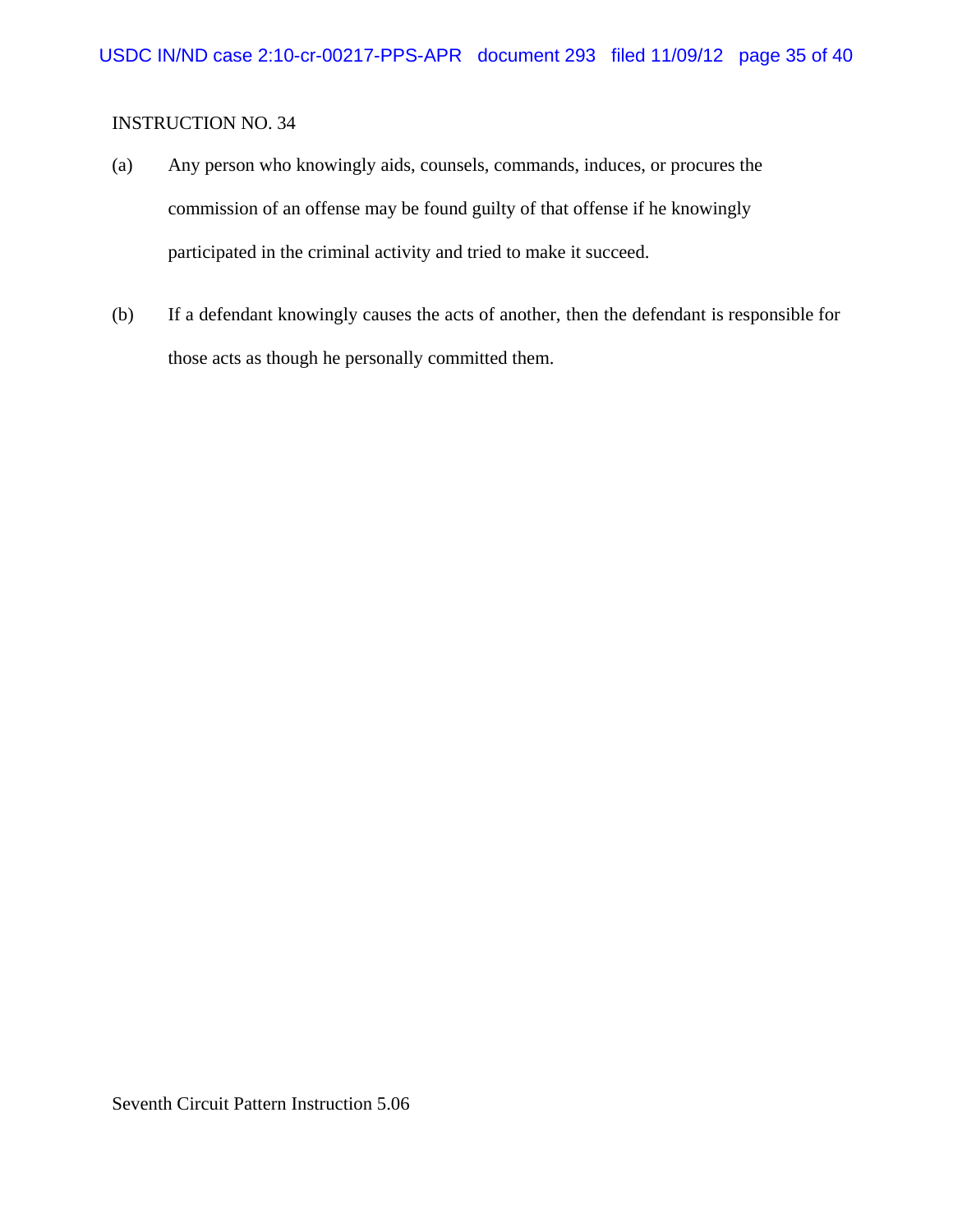The defendants have been accused of more than one crime. The number of charges is not evidence of guilt and should not influence your decision.

You must consider each charge and the evidence concerning each charge separately. Your decision on one charge, whether it is guilty or not guilty, should not influence your decision on any other charge.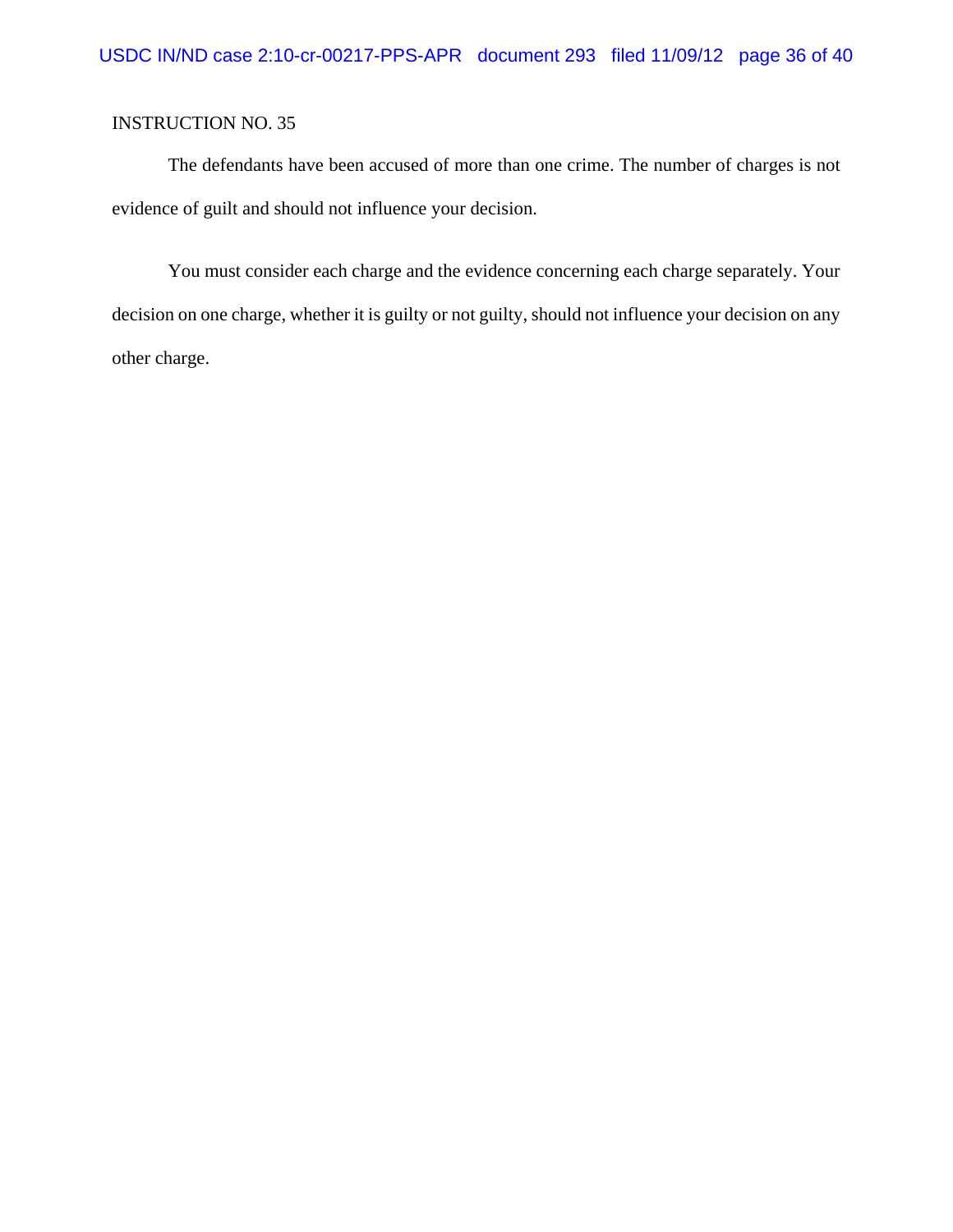Even though the defendants are being tried together, you must consider each defendant and the evidence concerning that defendant separately. Your decision concerning one defendant, whether it is guilty or not guilty, should not influence your decision concerning any other defendant.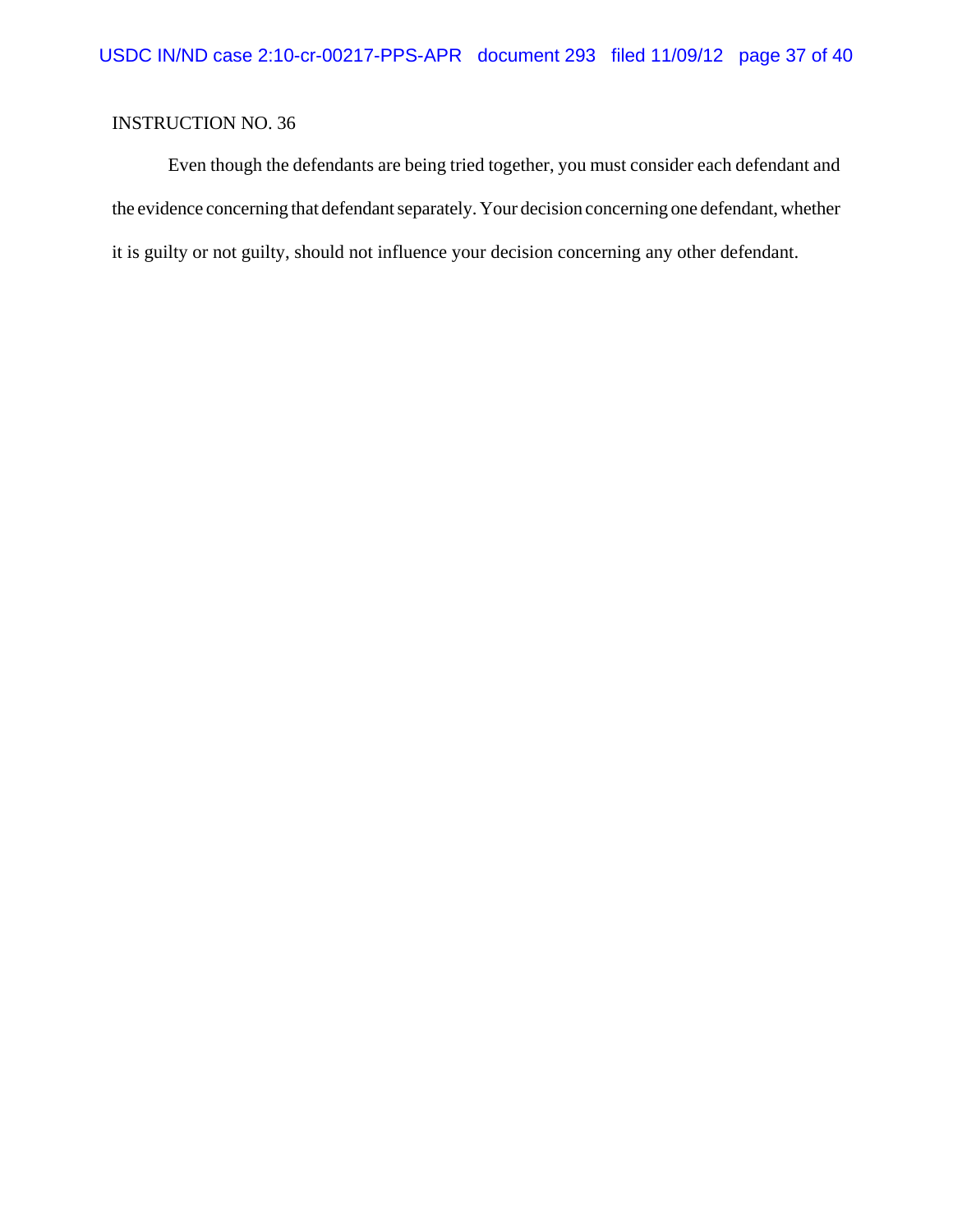Once you are all in the jury room, the first thing you should do is choose a foreperson . The foreperson should see to it that your discussions are carried on in an organized way and that everyone has a fair chance to be heard. You may discuss the case only when all jurors are present.

Once you start deliberating, do not communicate about the case or your deliberations with anyone. You may not communicate with others about the case or your deliberations by any means. This includes oral or written communication, as well as any electronic method of communication, such as by telephone, cell phone, smart phone, computer, text messaging, instant messaging, the internet, chat rooms, blogs, websites, or services like Facebook, or Twitter, or any other method of communication.

If you need to communicate with me while you are deliberating, send a note through the court security officer. The note should be signed by the foreperson, or by one or more members of the jury. To have a complete record of this trial, it is important that you do not communicate with me except by a written note. I may have to talk to the lawyers about your message, so it may take me some time to get back to you. You may continue your deliberations while you wait for my answer. Please be advised that transcripts of trial testimony are not available to you. You must rely on your collective memory of the testimony.

If you send me a message, do not include the breakdown of any votes you may have conducted. In other words, do not tell me that you are split 6–6, or 8–4, or whatever your vote happens to be.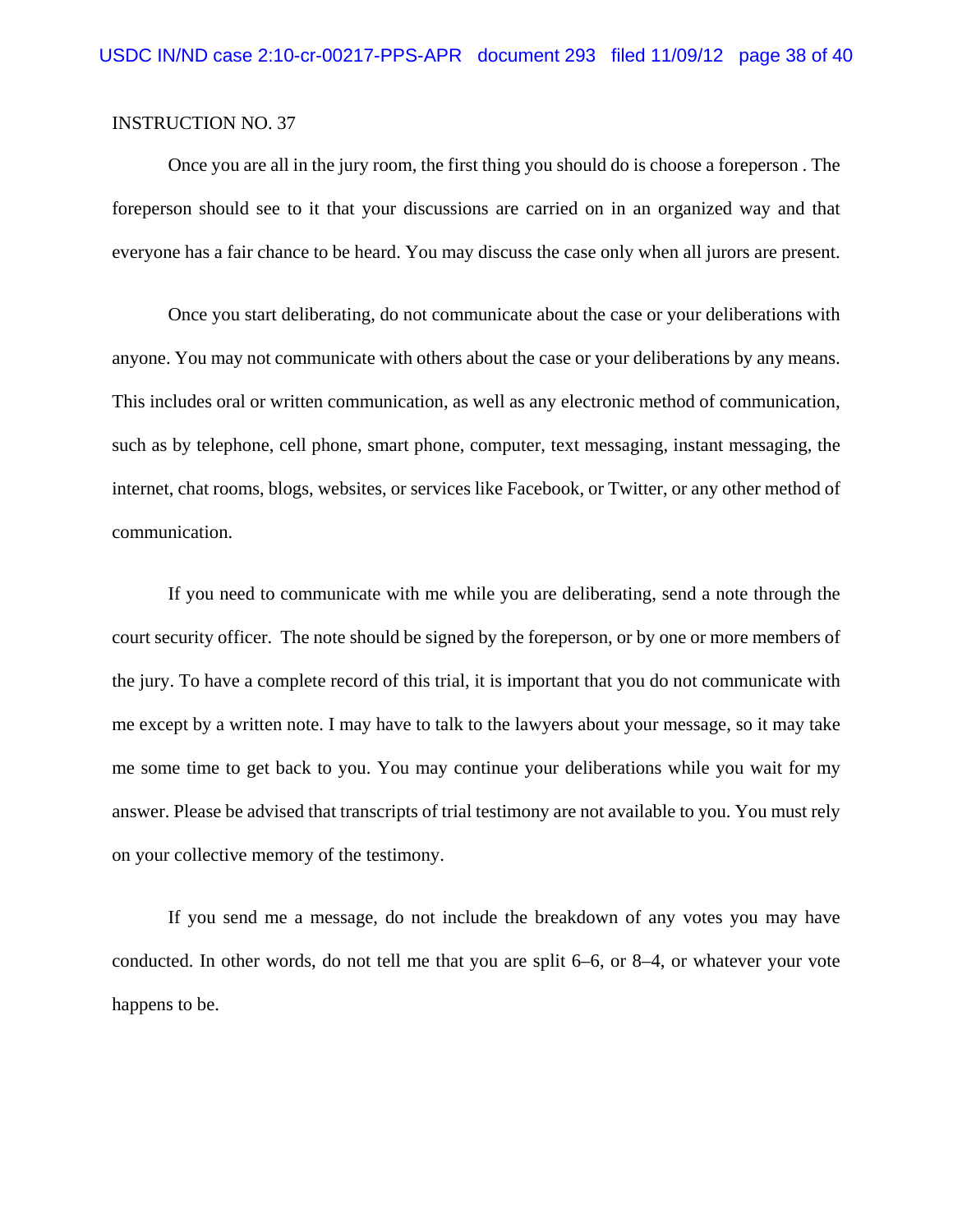A verdict form has been prepared for you. You will take this form with you to the jury room.

When you have reached unanimous agreement, your foreperson will fill in, date, and sign the verdict forms, and then each of you will sign it.

Advise the court security officer once you have reached a verdict. When you come back to the courtroom, I will read the verdicts aloud.